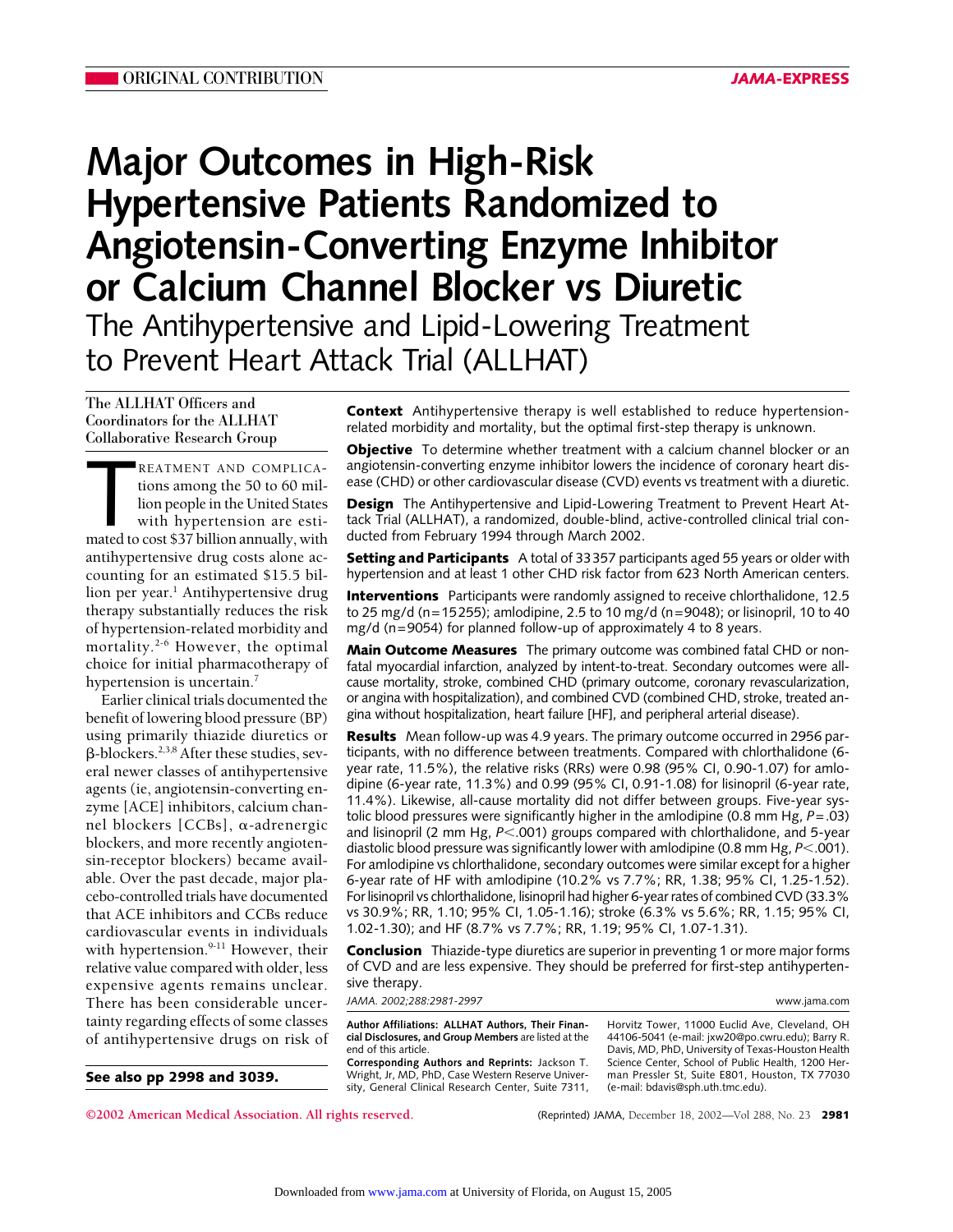coronary heart disease (CHD).<sup>6,12-16</sup> The relative benefit of various agents in high-risk hypertensive subgroups such as older patients, black patients, and patients with diabetes also needed to be established.<sup>17</sup>

The Antihypertensive and Lipid-Lowering Treatment to Prevent Heart Attack Trial (ALLHAT), a randomized, double-blind, multicenter clinical trial sponsored by the National Heart, Lung, and Blood Institute, was designed to determine whether the occurrence of fatal CHD or nonfatal myocardial infarction is lower for highrisk patients with hypertension treated with a CCB (represented by amlodipine), an ACE inhibitor (represented by lisinopril), or an  $\alpha$ -blocker (represented by doxazosin), each compared with diuretic treatment (represented by chlorthalidone).<sup>18</sup> Chlorthalidone was found to be superior to doxazosin and was previously reported after early termination of the doxazosin arm of the trial.19,20 Secondary outcomes included all-cause mortality, stroke, and other cardiovascular disease (CVD) events. A lipidlowering subtrial was designed to determine whether lowering cholesterol with 3-hydroxy-3-methylglutaryl coenzyme A reductase inhibitor (pravastatin) compared with usual care reduced all-cause mortality in a moderately hypercholesterolemic subset of ALLHAT participants.<sup>18,21</sup> To evaluate differences in CVD effects of the various first-step drugs, ALLHAT was designed with a large sample size (9000- 15000 participants/intervention arm) and long follow-up (4-8 years). This study presents results of the amlodipine and lisinopril vs chlorthalidone comparisons on major CVD outcomes.

# **METHODS Study Design**

The rationale and design of ALLHAT have been presented elsewhere.<sup>18</sup> Participants were men and women aged 55 years or older who had stage 1 or stage 2 hypertension with at least 1 additional risk factor for CHD events.<sup>18,22</sup> The risk factors included previous  $(>6$ months) myocardial infarction or stroke, left ventricular hypertrophy demonstrated by electrocardiography or echocardiography, history of type 2 diabetes, current cigarette smoking, high-density lipoprotein cholesterol of less than 35 mg/dL  $(<0.91$  mmol/L), or documentation of other atherosclerotic CVD. Individuals with a history of hospitalized or treated symptomatic heart failure (HF) and/or known left ventricular ejection fraction of less than 35% were excluded.

Unless the drug regimen had to be tapered for safety reasons, individuals continued any prior antihypertensive medications until they received randomized study drug, at which point they stopped taking all previous medications. Treatment with the study drug was initiated the day after randomization. By telephone, participants were randomly assigned to chlorthalidone, amlodipine, or lisinopril in a ratio of 1.7: 1:1. The concealed randomization scheme was generated by computer, implemented at the clinical trials center, stratified by center and blocked in random block sizes of 5 or 9 to maintain balance. Participants (n=33357) were recruited at 623 centers in the United States, Canada, Puerto Rico, and the US Virgin Islands between February 1994 and January 1998. (The original reported number of 625 sites changed because 2 sites and their patients with poor documentation of informed consent were excluded.<sup>20</sup>) All participants gave written informed consent, and all centers obtained institutional review board approval. Follow-up visits were at 1 month; 3, 6, 9, and 12 months; and every 4 months thereafter. The range of possible follow-up was 3 years 8 months to 8 years 1 month. The closeout phase began on October 1, 2001, and ended on March 31, 2002.

#### **Treatment**

Trained observers using standardized techniques measured BPs during the trial.<sup>20</sup> Visit BP was the average of  $2$ seated measurements. Goal BP in each randomized group was less than 140/90 mm Hg achieved by titrating the assigned study drug (step 1) and adding open-label agents (step 2 or 3) when necessary. The choice of step 2 drugs (atenolol, clonidine, or reserpine) was at the physician's discretion. Nonpharmacologic approaches to treatment of hypertension were recommended according to national guidelines.<sup>4,23</sup> Step 1 drugs were encapsulated and identical in appearance so that the identity of each agent was double-masked at each dosage level. Dosages were 12.5, 12.5 (sham titration), and 25 mg/d for chlorthalidone; 2.5, 5, and 10 mg/d for amlodipine; and 10, 20, and 40 mg/d for lisinopril. Doses of study-supplied openlabel step 2 drugs were 25 to 100 mg/d of atenolol; 0.05 to 0.2 mg/d of reserpine; or 0.1 to 0.3 mg twice a day of clonidine; step 3 was 25 to 100 mg twice a day of hydralazine. Other drugs, including low doses of open-label step 1 drug classes, were permitted if clinically indicated.18,20

#### **Outcomes**

The primary outcome was fatal CHD or nonfatal myocardial infarction combined.18 Four major prespecified secondary outcomes were all-cause mortality, fatal and nonfatal stroke, combined CHD (the primary outcome, coronary revascularization, hospitalized angina), and combined CVD (combined CHD, stroke, other treated angina, HF [fatal, hospitalized, or treated nonhospitalized], and peripheral arterial disease). Coronary revascularization included coronary artery bypass graft, percutaneous angioplasty, insertion of stents, and atherectomy. Individual components of the combined outcomes were prespecified and examined, as were other secondary outcomes including cancer, incident electrocardiographic left ventricular hypertrophy, end-stage renal disease (ESRD) (dialysis, renal transplant, or death), and slope of the reciprocal of longitudinal serum creatinine measurements. Change in estimated glomerular filtration rate $24,25$ was examined post hoc.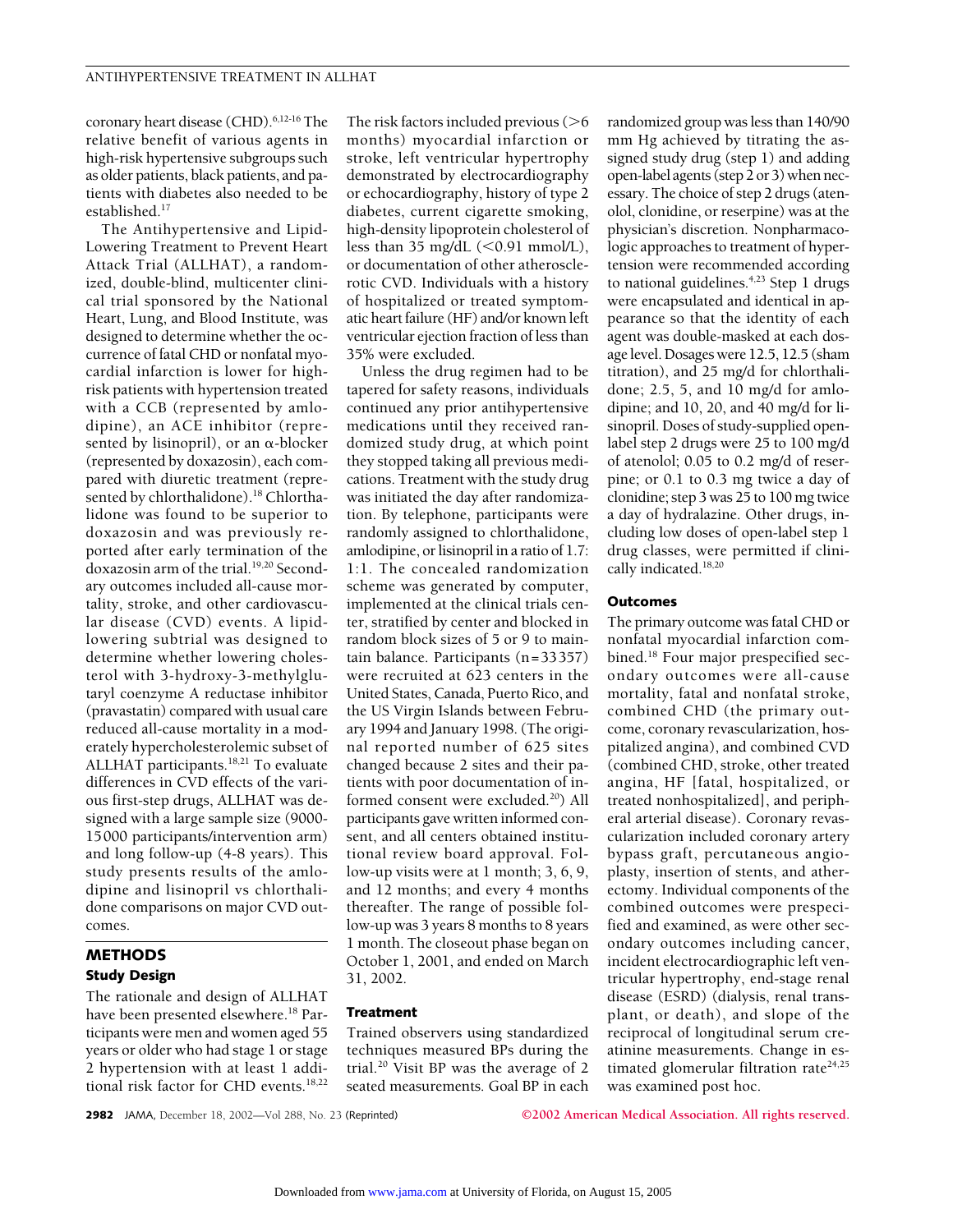Study outcomes were assessed at follow-up visits and reported to the clinical trials center.<sup>18</sup> Hospitalized outcomes were primarily based on clinic investigator reports, and copies of death certificates and hospital discharge summaries were requested. Among all combined CVD events that resulted in deaths, hospitalizations, or both, the proportion with documentation (ie, a death certificate or a hospital discharge summary) was 99% in all 3 treatment groups. In addition, searches for outcomes were accomplished through the Center for Medicare and Medicaid Services, the Department of Veterans Affairs, the National Death Index, and the Social Security Administration databases. A death was ascertained by clinic report or by match with the aforementioned databases plus a confirmatory death certificate. A death pending confirmation is one found using databases but for which a confirmatory death certificate has not yet been obtained. Medical reviewers from the clinical trials center verified the physician-assigned diagnoses of outcomes using death certificates and hospital discharge summaries. More detailed information was collected on a random (10%) subset of CHD and stroke events to validate the procedure of using physician diagnoses.<sup>18</sup> When a large excess of HF became evident in the doxazosin arm, a 1-time sample of HF hospitalizations was reviewed by the ALLHAT Endpoints Subcommittee. Agreement rates between the subcommittee and clinic investigators were 90% (155/172) for the primary outcome, 85% (33/39) for HF hospitalizations,<sup>26</sup> and 84% (129/153) for stroke, and were similar in all treatment groups.

Two major safety outcomes, angioedema and hospitalization for gastrointestinal bleeding, were prespecified. Occurrence of gastrointestinal bleeding was ascertained from Center for Medicare and Medicaid Services and Department of Veterans Affairs hospitalization databases, representing 74% of ALLHAT participants (persons  $\geq 65$ years, Department of Veterans Affairs participants, or both).<sup>27</sup> Angioedema was ascertained using a solicited event question on a serious adverse event form.

#### **Statistical Methods**

To maximize statistical power, 1.7 times as many participants were assigned to the diuretic group as to each of the other 3 groups.18 Given the achieved sample size and expected event rate, treatment crossovers, and losses to followup, ALLHAT had 83% power to detect a 16% reduction in risk of the primary outcome between chlorthalidone and each other group at a 2-sided  $\alpha = .0178$ (*z* =2.37) to account for the 3 original comparisons.28 Data were analyzed according to participants' randomized treatment assignments regardless of their subsequent medications (intentto-treat analysis). Cumulative event rates were calculated using the Kaplan-Meier method. Although rates are presented only through 6 years, both the log-rank test and Cox proportional hazards regression model incorporated the participant's entire trial experience to evaluate differences between cumulative event curves and to obtain 2-sided *P* values. Only the Cox proportional hazard regression results are presented, because *P* values were essentially identical. Hazard ratios (relative risks [RRs]) and 95% confidence intervals (CIs) were obtained from the Cox proportional hazards regression model.<sup>29</sup> For consistency with  $\alpha$  = .0178, 95% CIs may be converted to 98.2% limits by multiplying the upper limit and dividing the lower limit by  $RR^{(0.41/Z)}$ , where Z is the value of the test statistic for the RR estimate. The Cox proportional hazards regression model assumption was examined by using loglog plots and testing a treatment  $\times$  time (time-dependent) interaction term; if it was violated, the RR estimate from a 2-by-2 table was used.<sup>29</sup> Heterogeneity of effects in prespecified subgroups, (1) men and women, (2) participants less than 65 and 65 years or older, (3) black and nonblack participants, and (4) diabetic and nondiabetic participants, and the post hoc subgroups presence or

absence of CHD at baseline, was examined by testing for treatment-covariate interaction with the Cox proportional hazards regression model by using *P*.05. SAS version 8.0 (SAS Institute, Cary, NC) and STATA version 7 (Stata Corp, College Station, Tex) were used for statistical analyses.

A National Heart, Lung, and Blood Institute–appointed data and safety monitoring board met at least annually to review the accumulating data and to monitor for safety and efficacy. The Lan-DeMets version of the O'Brien-Fleming group sequential boundaries was used to assess treatment group differences, and conditional power was used to assess futility.  $^{30,31}$ 

## **RESULTS Patient Characteristics**

**TABLE 1** presents baseline characteristics for the 33357 participants in the chlorthalidone, amlodipine, and lisinopril treatment groups. The mean age was 67 years; 47% were women, 35% were black, 19% were Hispanic, and 36% were diabetic. There were nearly identical distributions of baseline factors in the 3 treatment groups.<sup>22</sup>

#### **Visit and Medication Adherence**

**FIGURE 1** shows the number of participants randomized and followed up to the time of closeout. In all 3 treatment groups, the mean (SD) length of follow-up was 4.9 years (1.4 years), and 99% of expected person-years were observed. The maximum range of follow-up was 8.0, 7.9, and 8.1 years in the chlorthalidone, amlodipine, and lisinopril groups, respectively. At trial closeout, 419 (2.7%) of the chlorthalidone group, 258 (2.8%) of the amlodipine group, and 276 (3.0%) of the lisinopril group had unknown vital status. Among participants with unknown vital status, the distributions of most baseline factors were similar among the 3 treatment groups, but participants assigned to lisinopril were less likely to be black and more likely to be women, have untreated hypertension, evidence of CHD or atherosclerotic CVD, and a lower mean serum glucose.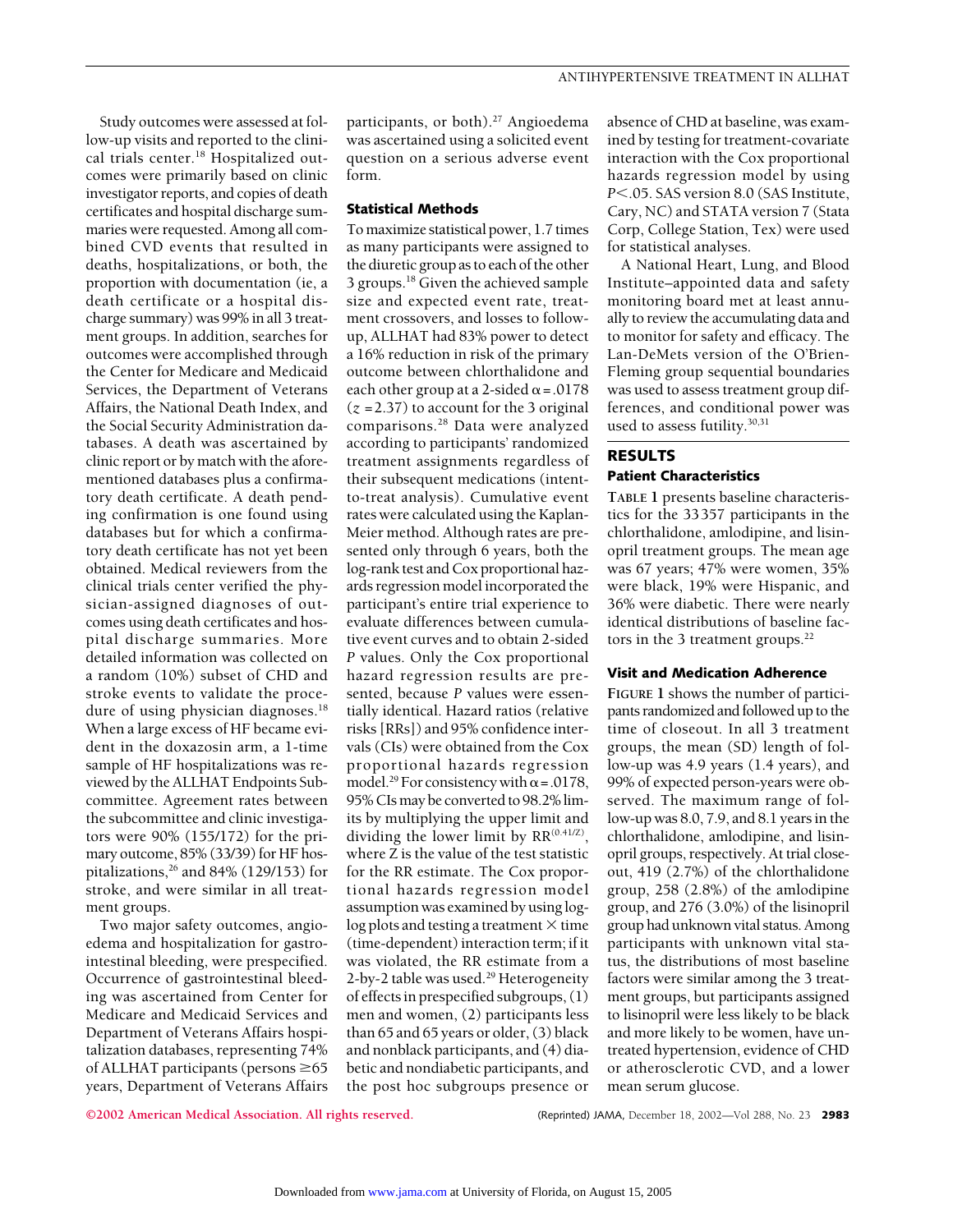Visit adherence decreased over time from about 92% at 1 year to 84% to 87% at 5 years in all 3 treatment groups (**TABLE 2**). Among participants in the chlorthalidone group who were contacted in the clinic or by telephone within 12 months of annual scheduled visits, 87.1% were taking chlorthalidone or another diuretic at 1 year, decreasing to 80.5% at 5 years; 67.5%

| Table 1. Baseline Characteristics of the ALLHAT Participants* |                                 |                            |                            |  |  |  |  |
|---------------------------------------------------------------|---------------------------------|----------------------------|----------------------------|--|--|--|--|
|                                                               | No. of Participants (%)         |                            |                            |  |  |  |  |
| Characteristic                                                | Chlorthalidone<br>$(n = 15255)$ | Amlodipine<br>$(n = 9048)$ | Lisinopril<br>$(n = 9054)$ |  |  |  |  |
| Age, mean (SD), y                                             | 66.9 (7.7)                      | 66.9 (7.7)                 | 66.9 (7.7)                 |  |  |  |  |
| Age range, y<br>55-64                                         | 6471 (42.4)                     | 3844 (42.5)                | 3869 (42.7)                |  |  |  |  |
| $\geq 65$                                                     | 8784 (57.6)                     | 5204 (57.5)                | 5185 (57.3)                |  |  |  |  |
| Ethnicity<br>White, non-Hispanic                              | 7202 (47.2)                     | 4305 (47.6)                | 4262 (47.1)                |  |  |  |  |
| Black, non-Hispanic                                           | 4871 (31.9)                     | 2911 (32.2)                | 2920 (32.3)                |  |  |  |  |
| White Hispanic                                                | 1912 (12.5)                     | 1108 (12.2)                | 1136 (12.5)                |  |  |  |  |
| <b>Black Hispanic</b>                                         | 498 (3.3)                       | 302 (3.3)                  | 290 (3.2)                  |  |  |  |  |
| Other                                                         | 772(5.1)                        | 422 (4.7)                  | 446 (4.9)                  |  |  |  |  |
| Women                                                         | 7171 (47.0)                     | 4280 (47.3)                | 4187 (46.2)                |  |  |  |  |
| Education, mean (SD), y                                       | 11.0(4.0)                       | 11.0(3.9)                  | 11.0(4.1)                  |  |  |  |  |
| Receiving antihypertensive<br>treatment                       | 13754 (90.2)                    | 8171 (90.3)                | 8164 (90.2)                |  |  |  |  |
| Blood pressure, mean (SD), mm Hg                              | 146 (16)/84 (10)                | 146 (16)/84 (10)           | 146 (16)/84 (10)           |  |  |  |  |
| Treated at baseline                                           | 145 (16)/83 (10)                | 145 (16)/83 (10)           | 145 (16)/84 (10)           |  |  |  |  |
| Untreated at baseline                                         | 156 (12)/89 (9)                 | 157 (12)/90 (9)            | 156 (12)/89 (9)            |  |  |  |  |
| Eligibility risk factors+<br>Cigarette smoker                 | 3342 (21.9)                     | 1980 (21.9)                | 1981 (21.9)                |  |  |  |  |
| Atherosclerotic CVD‡                                          | 7900 (51.8)                     | 4614 (51.0)                | 4684 (51.7)                |  |  |  |  |
| History of MI or stroke                                       | 3581 (23.5)                     | 2098 (23.2)                | 2058 (22.7)                |  |  |  |  |
| History of coronary<br>revascularization                      | 1986 (13.0)                     | 1106 (12.2)                | 1218 (13.5)                |  |  |  |  |
| Other atherosclerotic CVD                                     | 3604 (23.6)                     | 2145 (23.7)                | 2152 (23.8)                |  |  |  |  |
| Major ST depression or<br>T-wave inversion                    | 1572 (10.4)                     | 908(10.1)                  | 940 (10.5)                 |  |  |  |  |
| Type 2 diabetes                                               | 5528 (36.2)                     | 3323 (36.7)                | 3212 (35.5)                |  |  |  |  |
| $HDL-C < 35$ mg/dL                                            | 1798 (11.8)                     | 1018 (11.3)                | 1061 (11.7)                |  |  |  |  |
| LVH by electrocardiogram                                      | 2467 (16.2)                     | 1533 (16.9)                | 1474 (16.3)                |  |  |  |  |
| LVH by echocardiogram                                         | 695 (4.6)                       | 411 (4.6)                  | 402 (4.5)                  |  |  |  |  |
| History of CHD at baseline§                                   | 3943 (26.0)                     | 2202 (24.5)                | 2270 (25.3)                |  |  |  |  |
| Body mass index, mean (SD)                                    | 29.7 (6.2)                      | 29.8 (6.3)                 | 29.8 (6.2)                 |  |  |  |  |
| Current medication use<br>Aspirin                             | 5426 (35.6)                     | 3268 (36.1)                | 3258 (36.0)                |  |  |  |  |
| Estrogen supplementation<br>(women only)                      | 1273 (17.8)                     | 752 (17.6)                 | 727 (17.4)                 |  |  |  |  |
| Lipid trial participants                                      | 3755 (24.6)                     | 2240 (24.8)                | 2167 (23.9)                |  |  |  |  |

ALLHAT indicates Antihypertensive and Lipid-Lowering Treatment to Prevent Heart Attack Trial; CVD, cardiovascular#<br>disease; MI, myocardial infarction; HDL-C, high-density lipoprotein cholesterol; LVH, left ventricular hype CHD, coronary heart disease. Body mass index was calculated as weight in kilograms divided by the square of height in meters. To convert HDL-C to mmol/L, multiply by 0.0259. †For trial eligibility, participants had to have at least 1 other risk factor in addition to hypertension. Thus, the indicated

risk factors are not mutually exclusive or exhaustive and may not represent prevalence.

‡History of MI or stroke, history of coronary revascularization, major ST segment depression or T-wave inversion on<br>- any electrocardiogram in the past 2 years, other atherosclerotic CVD (history of angina pectoris; histor tent claudication, gangrene, or ischemic ulcers; history of transient ischemic attack; coronary, peripheral vascular, or carotid stenosis 50% documented by angiography or Doppler studies; ischemic heart disease documented by reversible or fixed ischemia on stress thalium or dipyridamole thalium, ST depression ≥1 mm for ≥1 minute on exercise testing or Holter monitoring; reversible wall motion abnormality on stress echocardiogram; ankle-arm index 0.9; abdominal aortic aneurysm detected by ultrasonography, computed tomography scan, or radiograph; carotid or femoral bruits).

§*P* = .03 for comparison of groups.

**2984** JAMA, December 18, 2002—Vol 288, No. 23 (Reprinted) **©2002 American Medical Association. All rights reserved.**

(n=4387) were taking a diuretic without a CCB or an ACE inhibitor; and 13.2% were taking a diuretic with a CCB (5.8% [n=399]) or an ACE inhibitor (9.3% [n=641]). Only 9.0% were taking either a CCB (5.8% [n=399]) or an ACE inhibitor (5.6% [n=385]) without a diuretic at 5 years.

Among participants in the amlodipine group, 87.6% were taking amlodipine or another CCB at 1 year, decreasing to 80.4% at 5 years; and 63.8%  $(n=2502)$  were taking a CCB alone without a diuretic. Another 16.6% were taking a CCB with a diuretic, and only 6.9% were taking a diuretic without a CCB. Among participants in the lisinopril group, 82.4% were taking lisinopril or another ACE inhibitor at 1 year, decreasing to 72.6% at 5 years; 56.9% (n=2143) were taking an ACE inhibitor alone without a diuretic; and 15.7% were taking an ACE inhibitor with a diuretic at 5 years. About 8.5% were taking a diuretic without an ACE inhibitor.

The most common reasons for not taking step 1 medication at 5 years in the chlorthalidone, amlodipine, and lisinopril groups were unspecified refusals (41.4% [n=775], 40.5% [n=443], and 37.9% [n=552], respectively) and symptomatic adverse effects (15.0% [n=282], 16.4% [n=180], and 18.1% [n=264], respectively). Elevated BP (4.5% [n=84], 3.5% [n=38], and 9.0% [n=131]) or other adverse effects such as abnormal laboratory values (3.8% [n=71], 1.6% [n=17], and 2.3% [n=34]) were other reasons given for discontinuation of step 1 medications. Among participants with available medication information at 1 year, 26.7%, 25.9%, and 32.6% of those assigned to chlorthalidone, amlodipine, and lisinopril, respectively, were taking a step 2 or step 3 drug. At 5 years, the corresponding percentages were 40.7%, 39.5%, and 43.0%, respectively. Usage patterns of specific step 2 drugs were similar among groups. Participants could be taking more than 1 step-up drug. At 1 year, 40.0%  $(n=4645)$ , 44.0%  $(n=3017)$ , and 43.8% (n=2764) of participants assigned to chlorthalidone, amlodipine, and lisinopril, respectively, still taking their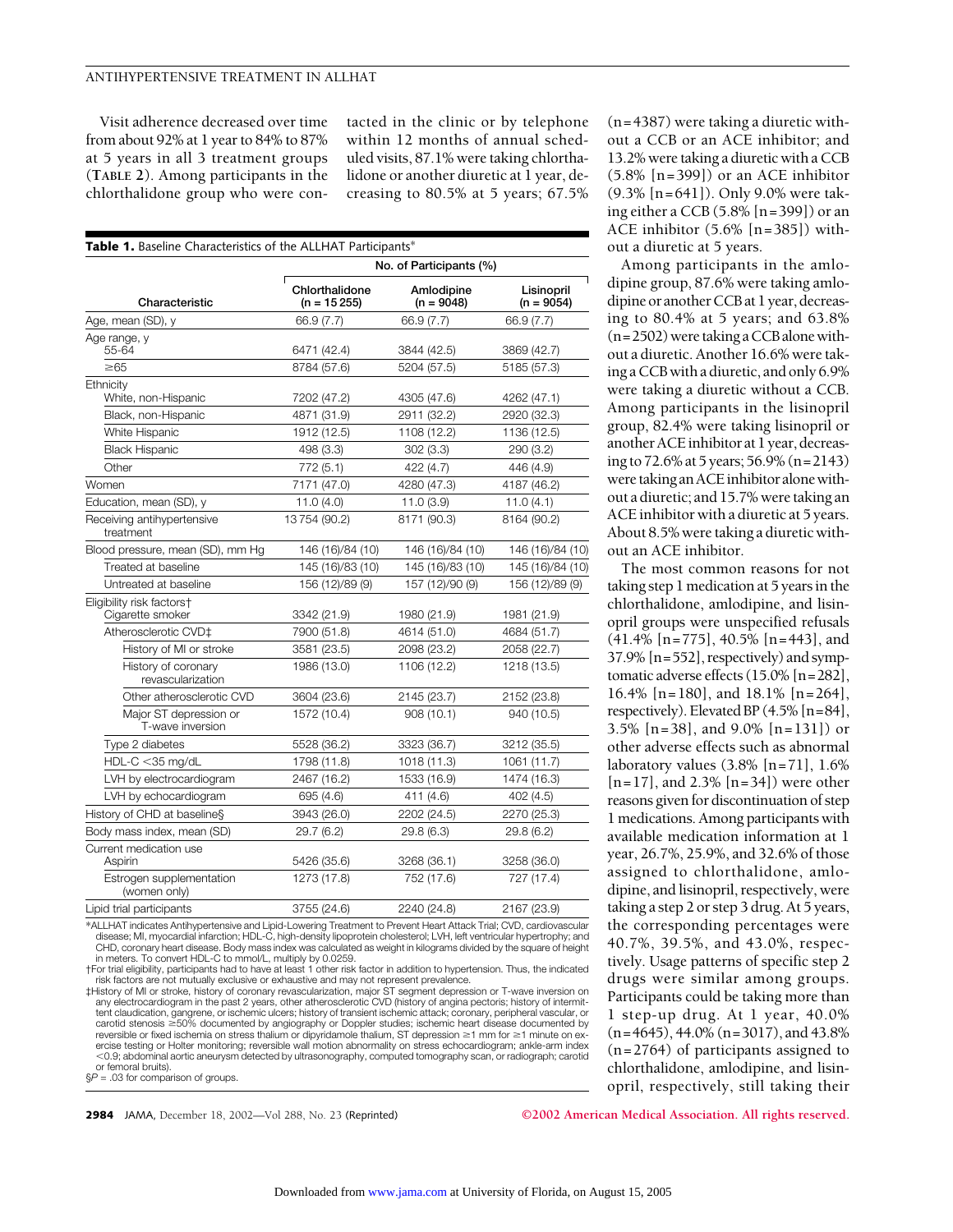blinded medication were receiving the maximal study dose. At 5 years, the percentages were 56.9% (n=2629), 65.7% (n=1856), and 60.3% (n=1391), respectively.

### **Intermediate Outcomes**

Given the large sample size in ALLHAT, almost all differences in follow-up BP and biochemical measurements were statistically significant (**TABLE 3** and **TABLE 4**). Mean seated BP at randomization was about 146/84 mm Hg in all 3 groups, with 90% of participants reporting current antihypertensive drug treatment (Table 1). Follow-up BPs in all 3 groups are shown in Table 3 and **FIGURE 2**.

Mean total serum cholesterol levels at baseline and 4 years follow-up are shown in Table 4. At 4 years, about 35% to 36% of participants in all 3 groups reported taking lipid-lowering drugs, largely statins, some as a result of participation in the ALLHAT lipid trial. Mean serum potassium levels at baseline and follow-up are also shown; about 8% of the chlorthalidone group were receiving potassium supplementation at 5 years compared with 4% in the amlodipine group and 2% in the lisinopril group. Among individuals classified as nondiabetic at baseline, with baseline fasting serum glucose less than 126 mg/dL (7.0 mmol/L), incidence of diabetes (fasting serum glucose,  $\geq$ 126 mg/dL [7.0 mmol/L]) at 4 years was 11.6%, 9.8%, and 8.1%, respectively.

Mean estimated glomerular filtration rate at baseline was about 78 mL/ min per  $1.73$  m<sup>2</sup> in all groups. At 4 years, it was 70.0, 75.1, and 70.7 mL/ min per  $1.73$  m<sup>2</sup> in the chlorthalidone, amlodipine, and lisinopril groups, respectively. The slopes of the reciprocal of serum creatinine over time were virtually identical in the chlorthalidone and lisinopril groups (–0.018 and –0.019 dL/mg per year), whereas the decline in the amlodipine slope (–0.012 dL/mg per year) was less than that of the chlorthalidone slope  $(P<.001)$ .

## **Primary and Secondary Outcomes**

**Amlodipine vs Chlorthalidone.** No significant difference was observed between amlodipine and chlorthalidone for the primary outcome (RR, 0.98; 95% CI, 0.90-1.07) or for the secondary outcomes of all-cause mortality, combined CHD, stroke, combined CVD, angina, coronary revascularization, peripheral arterial disease, cancer, or ESRD (**TABLE 5**, **FIGURE 3**, and **FIGURE 4**). The amlodipine group had a 38% higher risk of HF ( $P$ <.001) with



NA indicates not applicable. Eligibility data were not collected for nonrandomized screenees. All randomized participants were included in the analyses. A patient may have more than 1 reason for discontinuing study drug; therefore, numbers do not sum to total. On January 24, 2000, the National Heart, Lung, and Blood Institute decided to discontinue the doxazosin group and report results.<sup>18</sup> Study closeout for chlorthalidone, amlodipine, and lisinopril groups was from October 1, 2001, through March 31, 2002. Collection of last events for the doxazosin group had a closeout interval from October 15, 1999, through February 15, 2000, which captures more information than that reported previously.24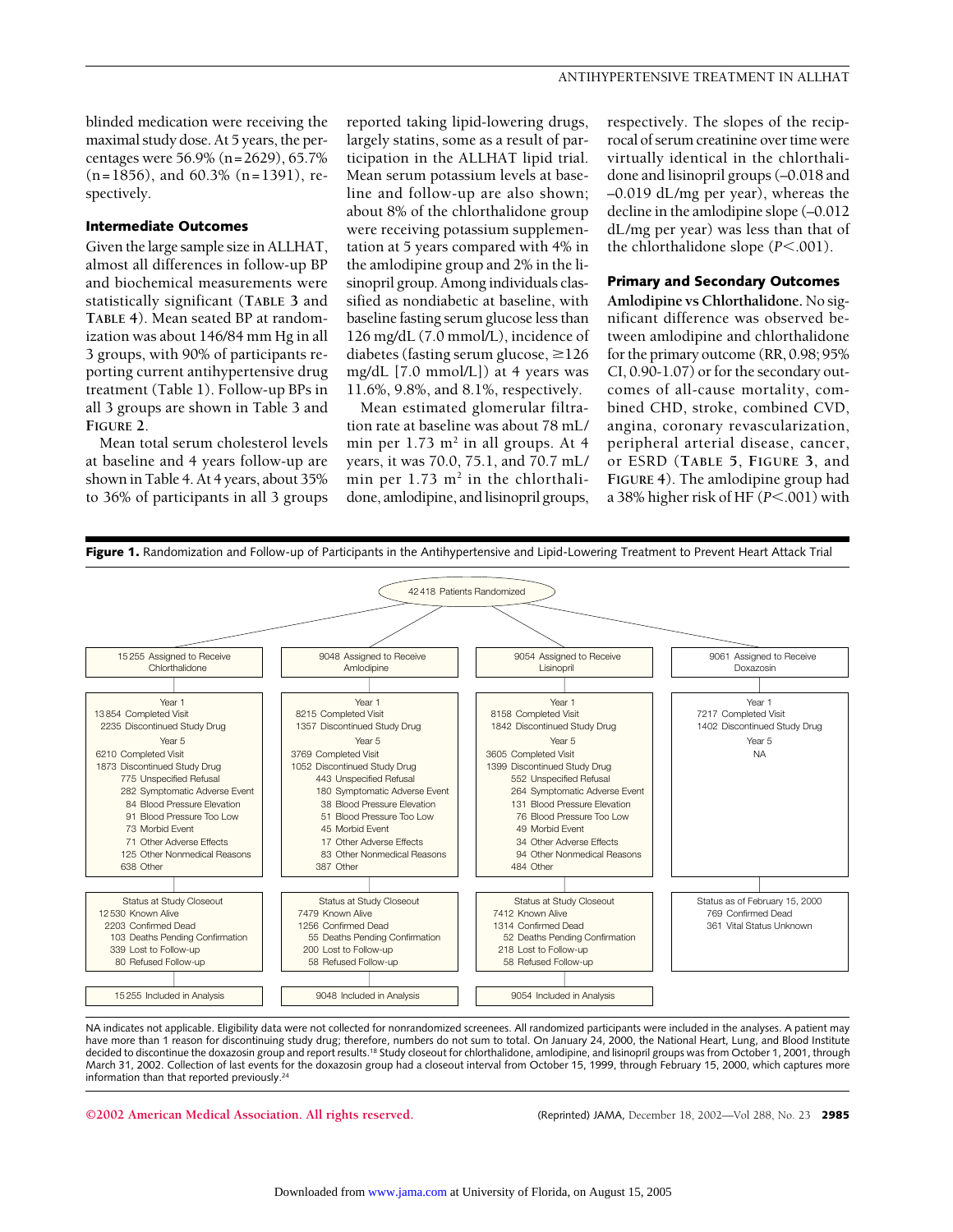a 6-year absolute risk difference of 2.5% and a 35% higher risk of hospitalized/ fatal HF  $(P<.001)$ . The treatment effects for all outcomes were consistent across the predefined subgroups (**FIGURE 5**) and by absence or presence of CHD at baseline. Causespecific mortality rates (except for unintentional injuries/suicides/ homicides in amlodipine compared with chlorthalidone, not a prespecified hypothesis) were similar for the 2 groups (**TABLE 6**).

**Lisinopril vs Chlorthalidone.** No significant difference was observed between lisinopril and chlorthalidone for the primary outcome (RR, 0.99; 95% CI, 0.91-1.08) or for the secondary outcomes of all-cause mortality, combined CHD, peripheral arterial disease, cancer, or ESRD (Table 5, Figures 3 and 4). Cause-specific mortality rates were also similar in the 2 groups (Table 6). The lisinopril group had a 15% higher risk for stroke (*P*=.02) and a 10% higher risk of combined CVD ( $P$ <.001), with a 6-year absolute risk difference for combined CVD of 2.4%. Included in this analysis was a 19% higher risk of HF ( $P$ <.001), a 10% higher risk of hospitalized/fatal HF (*P*=.11), an 11% higher risk of hospitalized/treated angina (*P*=.01), and a 10% higher risk of coronary revascularization (*P*=.05). The treatment effects for

all outcomes were consistent across subgroups by sex, diabetic status (**FIGURE 6**), and baseline CHD status. For combined CHD, there was a significant differential effect by age (*P*=.01 for interaction) with RRs (lisinopril vs chlorthalidone) of 0.94 for those less than 65 years vs 1.11 in those 65 years or older. However, when age was modeled as a continuous variable, there was no significant interaction. For stroke and combined CVD, there was a significant differential effect by race (*P*=.01 and *P*=.04 for interaction, respectively). The RRs (lisinopril vs chlorthalidone) were 1.40 (95% CI, 1.17-1.68) and 1.00 (95% CI, 0.85-1.17) for stroke and 1.19 (95%

| Table 2. Visits Expected and Completed and Antihypertensive Medication Use at Annual Visits |               |                | Years, No. (%) |               |             |
|---------------------------------------------------------------------------------------------|---------------|----------------|----------------|---------------|-------------|
|                                                                                             | 1             | $\overline{c}$ | 3              | 4             | 5           |
| Chlorthalidone                                                                              |               |                |                |               |             |
| <b>Expected visits</b>                                                                      | 15 067 (98.8) | 14 711 (96.4)  | 14 272 (93.6)  | 12 380 (81.2) | 7243 (47.5) |
| Completed visits                                                                            | 13 854 (91.9) | 12 988 (88.3)  | 12 335 (86.4)  | 10618 (85.8)  | 6210 (85.7) |
| Receiving blinded study drug                                                                | 11 618 (83.9) | 10 367 (79.8)  | 9372 (76.0)    | 8149 (72.9)   | 4623 (71.2) |
| Receiving blinded study drug or same class                                                  | 12 063 (87.1) | 11 001 (84.7)  | 10 202 (82.7)  | 9034 (80.8)   | 5247 (80.5) |
| Full crossovers*                                                                            | 707(5.1)      | 865 (6.7)      | 944(7.7)       | 921(8.2)      | 583 (9.0)   |
| Partial crossoverst                                                                         | 469 (3.4)     | 770 (5.9)      | 1054 (8.5)     | 1223 (10.9)   | 860 (13.2)  |
| Receiving step 2 or 3‡                                                                      | 3703 (26.7)   | 4185 (32.2)    | 4395 (35.6)    | 4244 (38.0)   | 2642 (40.7) |
| Other antihypertensive medication                                                           | 594 (4.3)     | 586 (4.5)      | 618 (5.0)      | 609 (5.5)     | 320(4.9)    |
| No. of antihypertensive medications, mean (SD)                                              | 1.4(0.7)      | 1.5(0.8)       | 1.6(0.9)       | 1.7(1.0)      | 1.8(1.0)    |
| Amlodipine<br><b>Expected visits</b>                                                        | 8937 (98.8)   | 8733 (96.5)    | 8510 (94.0)    | 7411 (81.9)   | 4343 (48.0) |
| Completed visits                                                                            | 8215 (91.9)   | 7672 (87.9)    | 7355 (86.4)    | 6341 (85.6)   | 3769 (86.8) |
| Receiving blinded study drug                                                                | 6858 (83.5)   | 6106 (79.6)    | 5630 (76.6)    | 4886 (73.3)   | 2826 (72.1) |
| Receiving blinded study drug or same class                                                  | 7192 (87.6)   | 6532 (85.2)    | 6116 (83.2)    | 5367 (80.5)   | 3151 (80.4) |
| Full crossovers*                                                                            | 232 (2.8)     | 342 (4.5)      | 369(5.0)       | 401 (6.0)     | 270 (6.9)   |
| Partial crossoverst                                                                         | 548 (6.7)     | 666 (8.7)      | 818 (11.1)     | 881 (13.2)    | 649 (16.6)  |
| Receiving step 2 or 3‡                                                                      | 2124 (25.9)   | 2456 (32.0)    | 2590 (35.2)    | 2457 (36.9)   | 1548 (39.5) |
| Other antihypertensive medication                                                           | 478 (5.8)     | 499 (6.5)      | 546 (7.4)      | 568 (8.5)     | 314(8.0)    |
| No. of antihypertensive medications, mean (SD)                                              | 1.4(0.7)      | 1.5(0.8)       | 1.7(0.9)       | 1.7(1.0)      | 1.9(1.0)    |
| Lisinopril<br><b>Expected visits</b>                                                        | 8942 (98.8)   | 8725 (96.4)    | 8458 (93.4)    | 7356 (81.2)   | 4315 (47.7) |
| Completed visits                                                                            | 8158 (91.2)   | 7574 (86.8)    | 7185 (84.9)    | 6142 (83.5)   | 3605 (83.5) |
| Receiving blinded study drug                                                                | 6316 (77.4)   | 5418 (71.5)    | 4897 (68.2)    | 4155 (64.4)   | 2307 (61.2) |
| Receiving blinded study drug or same class                                                  | 6721 (82.4)   | 5944 (78.4)    | 5536 (77.1)    | 4824 (74.8)   | 2736 (72.6) |
| Full crossovers*                                                                            | 285 (3.5)     | 387(5.1)       | 430 (6.0)      | 455 (7.0)     | 320(8.5)    |
| Partial crossoverst                                                                         | 475 (5.8)     | 662 (8.7)      | 797 (11.1)     | 857 (13.3)    | 593 (15.7)  |
| Receiving step 2 or 3‡                                                                      | 2661 (32.6)   | 2747 (36.3)    | 2788 (38.8)    | 2625 (40.7)   | 1620 (43.0) |
| Other antihypertensive medication                                                           | 836 (10.2)    | 869 (11.5)     | 858 (12.0)     | 822 (12.7)    | 480 (12.7)  |
| No. of antihypertensive medications, mean (SD)                                              | 1.5(0.8)      | 1.7(1.0)       | 1.8(1.0)       | 1.9(1.1)      | 2.0(1.2)    |

\*Full crossovers: (1) assigned to chlorthalidone, not on step 1, no open-label diuretic, but on open-label calcium channel blocker (CCB) or angiotensin-converting enzyme (ACE) inhibitor; (2) assigned to lisinopril, not on step 1, no open-label ACE inhibitor, but on open-label diuretic; (3) assigned to amlodipine, not on step 1, no open-label CCB, but on open-label diuretic.

†Partial crossovers: (1) assigned to chlorthalidone, on step 1 or open-label diuretic and on open-label CCB or ACE inhibitor; (2) assigned to lisinopril, on step 1 or open-label ACE inhibitor and on open-label diuretic; (3) assigned to amlodipine, on step 1 or open-label CCB and on open-label diuretic. ‡Step 2: atenolol, clonidine, or reserpine; step 3: hydralazine.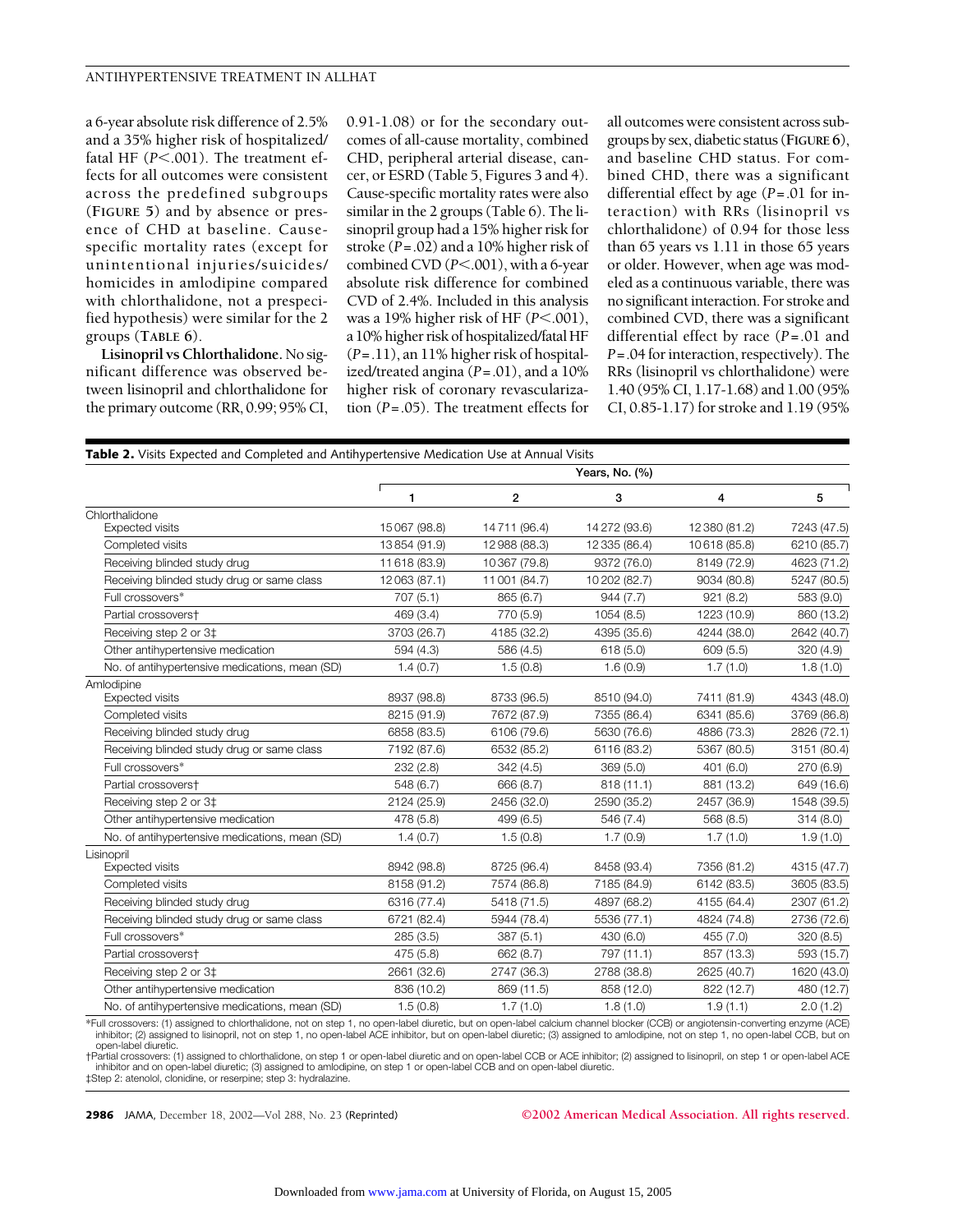CI, 1.09-1.30) and 1.06 (95% CI, 1.00- 1.13) for combined CVD in blacks and nonblacks, respectively.

The mean follow-up systolic BP for all participants was 2 mm Hg higher in the lisinopril group than the chlorthalidone group, 4 mm Hg higher in blacks, and 3 mm Hg higher in those 65 years or older. Adjustment for follow-up BP as time-dependent covariates in a Cox proportional hazards regression model slightly reduced the RRs for stroke (1.15 to 1.12) and HF (1.20 to 1.17) overall and in the black subgroup (stroke, 1.40 to 1.35; and HF, 1.32 to 1.26), but the results remained statistically significant.

#### **Primary Safety Outcomes**

Six-year rates of hospitalization for gastrointestinal bleeding, available only in Medicare and Department of Veterans Affairs participants, occurred in 8.8%, 8.0%, and 9.6% participants in the chlorthalidone, amlodipine, and lisinopril treatment groups, respectively, with no significant differences (Table 5). Angioedema occurred in 8 of 15255  $(0.1\%)$ , 3 of 9048 (<0.1%), and 38 of 9054 (0.4%) persons in the chlorthalidone, amlodipine, and lisinopril treatment groups, respectively. Significant differences were seen for the lisinopril vs chlorthalidone comparison overall  $(P<.001)$ , in blacks (2 of 5369 [<0.1%] for chlorthalidone, 23 of 3210 [0.7%] for lisinopril;  $P \le 0.001$ ), and in nonblacks (6 of 9886 [0.1%] for chlorthalidone, 15 of 5844 for lisinopril [0.3%]; *P*=.002). The only death from angioedema was in the lisinopril group.

## **COMMENT**

Neither amlodipine (representing CCBs, particularly dihydropyridine [DHP]– CCBs) nor lisinopril (representing ACE inhibitors) was superior to chlorthalidone (representing thiazide-type diuretics) in preventing major coronary events or in increasing survival. Chlorthalidone was superior to amlodipine (by about 25%) in preventing HF, overall, and for hospitalized or fatal cases, although it did not differ from amlodipine in overall CVD prevention. Chlorthalidone was superior to lisinopril in lowering BP and in preventing aggregate cardiovascular events, principally stroke, HF, angina, and coronary revascularization. ALLHAT previously reported that chlorthalidone was supe-

rior to doxazosin (representing a-blockers) in reducing BP and preventing cardiovascular events, particularly HF.19,20

It is not surprising that no significant differences in CHD and stroke rates were found between chlorthalidone and

| Table 3. Number of Participants, Mean Blood Pressure, Achieved Blood Pressure Goal, and |  |
|-----------------------------------------------------------------------------------------|--|
| Blood Pressure Difference at Baseline and Annual Visits                                 |  |

|          |                |              |                                            | P Value                                                |                                 |  |  |
|----------|----------------|--------------|--------------------------------------------|--------------------------------------------------------|---------------------------------|--|--|
|          | Chlorthalidone | Amlodipine   | Lisinopril                                 | Amlodipine vs<br>Chlorthalidone                        | Lisinopril vs<br>Chlorthalidone |  |  |
|          |                |              | No. of Participants (%)                    |                                                        |                                 |  |  |
| Baseline | 15 255 (100)   | 9048 (100)   | 9054 (100)                                 |                                                        |                                 |  |  |
| 1 Year   | 12 862 (84.3)  | 7609 (84.1)  | 7521 (83.1)                                |                                                        |                                 |  |  |
| 2 Years  | 11 740 (77.0)  | 6883 (76.1)  | 6700 (74.0)                                |                                                        |                                 |  |  |
| 3 Years  | 10 698 (70.1)  | 6381 (70.5)  | 6076 (67.1)                                |                                                        |                                 |  |  |
| 4 Years  | 9379 (61.5)    | 5637 (62.3)  | 5325 (58.8)                                |                                                        |                                 |  |  |
| 5 Years  | 5301 (34.7)    | 3195 (35.3)  | 2963 (32.7)                                |                                                        |                                 |  |  |
|          |                |              | Systolic Blood Pressure, Mean (SD), mm Hg  |                                                        |                                 |  |  |
| Baseline | 146.2 (15.7)   | 146.2 (15.7) | 146.4 (15.7)                               | .98                                                    | .39                             |  |  |
| 1 Year   | 136.9 (15.8)   | 138.5 (14.9) | 140.0 (18.5)                               | < 0.001                                                | < .001                          |  |  |
| 2 Years  | 135.9 (15.9)   | 137.1 (15.0) | 138.4 (17.9)                               | < 0.001                                                | < .001                          |  |  |
| 3 Years  | 134.8 (15.4)   | 135.6 (15.2) | 136.7 (17.3)                               | .001                                                   | < 0.001                         |  |  |
| 4 Years  | 133.9 (15.7)   | 134.8 (15.0) | 135.5 (17.2)                               | .002                                                   | < .001                          |  |  |
| 5 Years  | 133.9 (15.2)   | 134.7 (14.9) | 135.9 (17.9)                               | .03                                                    | < 0.001                         |  |  |
|          |                |              | Diastolic Blood Pressure, Mean (SD), mm Hg |                                                        |                                 |  |  |
| Baseline | 84.0 (10.1)    | 83.9 (10.2)  | 84.1 (10.0)                                | .52                                                    | .49                             |  |  |
| 1 Year   | 79.3 (9.9)     | 78.7 (9.5)   | 79.9 (10.5)                                | < 0.001                                                | < 0.001                         |  |  |
| 2 Years  | 78.3 (9.6)     | 77.7 (9.6)   | 78.6 (10.3)                                | < 0.001                                                | .03                             |  |  |
| 3 Years  | 77.2 (9.5)     | 76.4 (9.6)   | 77.3 (10.3)                                | < 0.001                                                | .42                             |  |  |
| 4 Years  | 76.5 (9.7)     | 75.7 (9.6)   | 76.6 (10.4)                                | < 0.001                                                | .48                             |  |  |
| 5 Years  | 75.4 (9.8)     | 74.6 (9.9)   | 75.4 (10.7)                                | < .001                                                 | .94                             |  |  |
|          |                |              |                                            | Achieved Blood Pressure Goal of <140/90 mm Hg, No. (%) |                                 |  |  |
| Baseline | 4149 (27.2)    | 2497 (27.6)  | 2381 (26.3)                                | .56                                                    | .12                             |  |  |
| 1 Year   | 7434 (57.8)    | 4200 (55.2)  | 3806 (50.6)                                | < 0.001                                                | < 0.001                         |  |  |
| 2 Years  | 7161 (61.0)    | 3951 (57.4)  | 3625 (54.1)                                | < 0.001                                                | < 0.001                         |  |  |
| 3 Years  | 6836 (63.9)    | 4046 (63.4)  | 3597 (59.2)                                | .54                                                    | < 0.001                         |  |  |
| 4 Years  | 6293 (67.1)    | 3709 (65.8)  | 3360 (63.1)                                | .15                                                    | < 0.001                         |  |  |
| 5 Years  | 3615 (68.2)    | 2118 (66.3)  | 1813 (61.2)                                | .09                                                    | < .001                          |  |  |
|          |                |              | Systolic Blood Pressure, $\Delta$ mm Hg*   |                                                        |                                 |  |  |
| Baseline |                | 0            | 0.2                                        |                                                        |                                 |  |  |
| 1 Year   |                | 1.6          | 3.1                                        |                                                        |                                 |  |  |
| 2 Years  |                | 1.2          | 2.5                                        |                                                        |                                 |  |  |
| 3 Years  |                | 0.8          | 1.9                                        |                                                        |                                 |  |  |
| 4 Years  |                | 0.9          | 1.6                                        |                                                        |                                 |  |  |
| 5 Years  |                | 0.8          | 2.0                                        |                                                        |                                 |  |  |
|          |                |              | Diastolic Blood Pressure, $\Delta$ mm Hg*  |                                                        |                                 |  |  |
| Baseline |                | $-0.1$       | 0.1                                        |                                                        |                                 |  |  |
| 1 Year   |                | $-0.6$       | 0.6                                        |                                                        |                                 |  |  |
| 2 Years  |                | $-0.6$       | 0.3                                        |                                                        |                                 |  |  |
| 3 Years  |                | $-0.8$       | 0.1                                        |                                                        |                                 |  |  |
| 4 Years  |                | $-0.8$       | 0.1                                        |                                                        |                                 |  |  |
| 5 Years  |                | $-0.8$       | $\mathbf{0}$                               |                                                        |                                 |  |  |
|          |                |              |                                            |                                                        |                                 |  |  |

\*Compared with chlorthalidone group.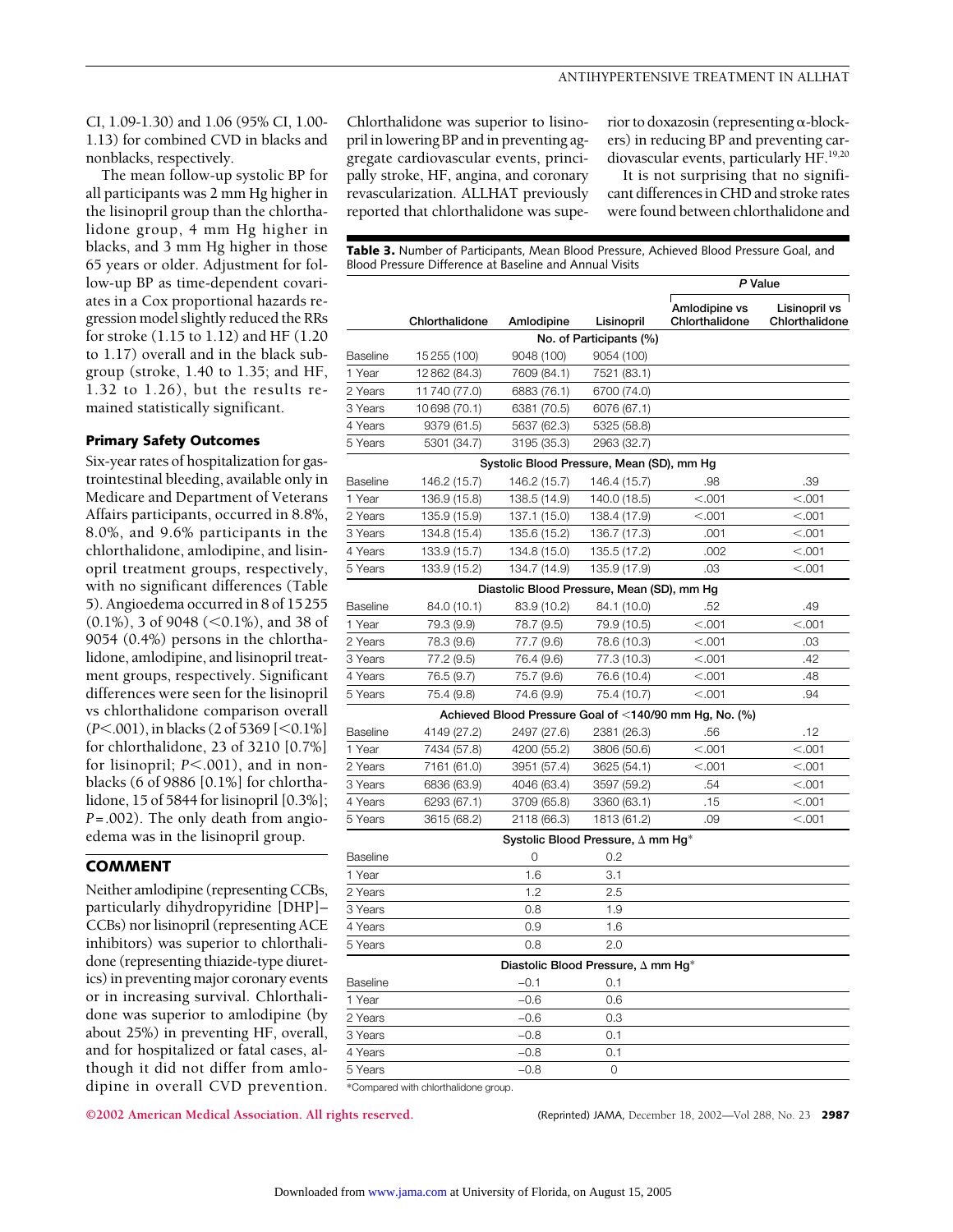|                                            |                                                                             |                        |              | P Value                         |                                 |  |  |
|--------------------------------------------|-----------------------------------------------------------------------------|------------------------|--------------|---------------------------------|---------------------------------|--|--|
|                                            |                                                                             |                        |              |                                 |                                 |  |  |
|                                            | Chlorthalidone Amlodipine                                                   |                        | Lisinopril   | Amlodipine vs<br>Chlorthalidone | Lisinopril vs<br>Chlorthalidone |  |  |
|                                            |                                                                             | Cholesterol, mg/dL     |              |                                 |                                 |  |  |
| No. of participants (%)<br><b>Baseline</b> | 14483 (94.9)                                                                | 8586 (94.9)            | 8573 (94.7)  |                                 |                                 |  |  |
| 2 Years                                    | 10206 (66.9)                                                                | 6025 (66.6)            | 5739 (63.4)  |                                 |                                 |  |  |
| 4 Years                                    | 8495 (55.7)                                                                 | 5025 (55.5)            | 4711 (52.0)  |                                 |                                 |  |  |
| Mean (SD)<br>Baseline                      | 216.1 (43.8)                                                                | 216.5 (44.1)           | 215.6 (42.4) | .47                             | .38                             |  |  |
| 2 Years                                    | 205.3 (42.1)                                                                | 202.5 (42.2)           | 202.0 (42.8) | < 0.001                         | < 0.001                         |  |  |
| 4 Years                                    | 197.2 (42.1)                                                                | 195.6 (41.0)           | 195.0 (40.6) | .009                            | < .001                          |  |  |
| $\geq$ 240 mg/dL, No. (%)<br>Baseline      |                                                                             |                        |              |                                 |                                 |  |  |
|                                            | 3838 (26.5)                                                                 | 2284 (26.6)            | 2178 (25.4)  | .89                             | .06                             |  |  |
| 2 Years                                    | 1898 (18.6)                                                                 | 1018 (16.9)            | 976 (17.0)   | .005                            | .03                             |  |  |
| 4 Years                                    | 1223 (14.4)                                                                 | 673 (13.4)             | 603 (12.8)   | .13                             | .005                            |  |  |
|                                            |                                                                             | Potassium, mEq/L       |              |                                 |                                 |  |  |
| No. of participants (%)<br>Baseline        | 14 487 (95.0)                                                               | 8586 (94.9)            | 8573 (94.7)  |                                 |                                 |  |  |
| 2 Years                                    | 9877 (64.7)                                                                 | 5794 (64.0)            | 5516 (60.9)  |                                 |                                 |  |  |
| 4 Years                                    | 8315 (54.5)                                                                 | 4919 (54.4)            | 4616 (51.0)  |                                 |                                 |  |  |
| Mean (SD)                                  |                                                                             |                        |              |                                 |                                 |  |  |
| Baseline                                   | 4.3(0.7)                                                                    | 4.3(0.7)               | 4.4(0.7)     | .59                             | .001                            |  |  |
| 2 Years                                    | 4.0(0.7)                                                                    | 4.3(0.7)               | 4.5(0.7)     | < 0.001                         | < 0.001                         |  |  |
| 4 Years                                    | 4.1(0.7)                                                                    | 4.4(0.7)               | 4.5(0.7)     | < 0.001                         | < 0.001                         |  |  |
| $<$ 3.5 mEq/L, No. (%)<br>Baseline         | 493 (3.4)                                                                   | 292 (3.4)              | 223 (2.6)    | .99                             | .001                            |  |  |
| 2 Years                                    | 1254 (12.7)                                                                 | 151 (2.6)              | 83 (1.5)     | < 0.001                         | < 0.001                         |  |  |
| 4 Years                                    | 707 (8.5)                                                                   | 93(1.9)                | 37(0.8)      | < 0.001                         | < 0.001                         |  |  |
|                                            |                                                                             | Fasting Glucose, mg/dL |              |                                 |                                 |  |  |
| No. of participants (%)<br>Baseline        | 11 273 (73.9)                                                               | 6648 (73.5)            | 6752 (74.6)  |                                 |                                 |  |  |
| 2 Years                                    | 5980 (39.2)                                                                 | 3506 (38.7)            | 3333 (36.8)  |                                 |                                 |  |  |
| 4 Years                                    | 4972 (32.6)                                                                 | 2954 (32.6)            | 2731 (30.2)  |                                 |                                 |  |  |
| Mean (SD)<br><b>Baseline</b>               | 123.5 (58.3)                                                                | 123.1 (57.0)           | 122.9 (56.1) | .71                             | .54                             |  |  |
| 2 Years                                    | 127.6 (59.2)                                                                | 122.4 (54.2)           | 120.8 (54.0) | < 0.001                         | < 0.001                         |  |  |
| 4 Years                                    | 126.3 (55.6)                                                                | 123.7 (52.0)           | 121.5 (51.3) | .20                             | .002                            |  |  |
| ≥126 mg/dL, No. (%)<br><b>Baseline</b>     | 3258 (28.9)                                                                 | 1941 (29.2)            | 1985 (29.4)  | .68                             | .55                             |  |  |
| 2 Years                                    | 1967 (32.9)                                                                 | 1048 (29.9)            | 947 (28.4)   | < 0.001                         | < 0.001                         |  |  |
| 4 Years                                    | 1626 (32.7)                                                                 | 901 (30.5)             | 784 (28.7)   | .11                             | < 0.001                         |  |  |
|                                            | Fasting Glucose Among Nondiabetics With Baseline Fasting Glucose <126 mg/dL |                        |              |                                 |                                 |  |  |
| No. of participants (%)                    |                                                                             |                        |              |                                 |                                 |  |  |
| <b>Baseline</b>                            | 6766 (100)                                                                  | 3954 (100)             | 4096 (100)   |                                 |                                 |  |  |
| 2 Years                                    | 3074 (45.4)                                                                 | 1787 (45.2)            | 1737 (42.4)  |                                 |                                 |  |  |
| 4 Years                                    | 2606 (40.3)                                                                 | 1567 (39.6)            | 1464 (35.7)  |                                 |                                 |  |  |
| Mean (SD)<br><b>Baseline</b>               | 93.1 (11.7)                                                                 | 93.0(11.4)             | 93.3(11.8)   | .52                             | .45                             |  |  |
| 2 Years                                    | 102.2 (27.1)                                                                | 99.0 (22.5)            | 97.4 (20.0)  | < 0.001                         | < 0.001                         |  |  |
| 4 Years                                    | 104.4 (28.5)                                                                | 103.1 (27.7)           | 100.5 (19.5) | .11                             | < 0.001                         |  |  |
| $≥126$ mg/dL, No. (%)<br>2 Years           | 295 (9.6)                                                                   | 132 (7.4)              | 101 (5.8)    | .006                            | < 0.001                         |  |  |
| 4 Years                                    | 302 (11.6)                                                                  | 154 (9.8)              | 119(8.1)     | .04                             | < 0.001                         |  |  |

amlodipine-based therapy in ALLHAT. In the Systolic Hypertension in the Elderly Program and the Systolic Hypertension in Europe trial, in which a thiazide-like diuretic (chlorthalidone) or a DHP-CCB was compared with a placebo, major CHD events were reduced by 27% and 30%, and stroke by 37% and 42%, respectively. $8,9$  More direct evidence comes from 2 large active-controlled trials that compared DHP-CCB and traditional first-step drugs. The Swedish Trial in Old Patients with Hypertension-2 and the International Nifedipine GITS (longacting gastrointestinal formulation) Study: Intervention as a Goal in Hypertension Treatment (INSIGHT), found no significant differences for major CHD or stroke rates between the treatment groups.32,33 Some of these individual trials have had limited power to evaluate differences between treatments.<sup>34</sup> In meta-analyses of 5 positivecontrolled trials, which included both DHP-CCB and non–DHP-CCB trials. there were trends that favored CCBbased therapy for stroke and traditional treatment for CHD, with no difference for all-cause mortality.13,14 However, ALLHAT observed approximately the same number of strokes and nearly twice as many CHD events as all 5 trials combined, which suggests that the aggregate of the evidence would indicate no difference between CCBbased treatment and diuretic-based treatment for these outcomes.

The amlodipine vs chlorthalidone findings for HF reinforce previous trial results. In the diuretic-based Systolic Hypertension in the Elderly Program, active therapy reduced HF occurrence by 49% compared with placebo ( $P$ <.001), although in the DHP-CCB–based Systolic Hypertension in Europe trial, it was reduced by 29% (not statistically significant).9,35 In the INSIGHT trial, HF was approximately twice as frequent in the CCB vs the diuretic arm.<sup>33</sup> The previously cited meta-analyses reported a higher rate of HF with CCB-based treatment than traditional regimens, with no difference in RR for DHPs compared with non-DHPs.<sup>13,14</sup>

**2988** JAMA, December 18, 2002—Vol 288, No. 23 (Reprinted) **©2002 American Medical Association. All rights reserved.**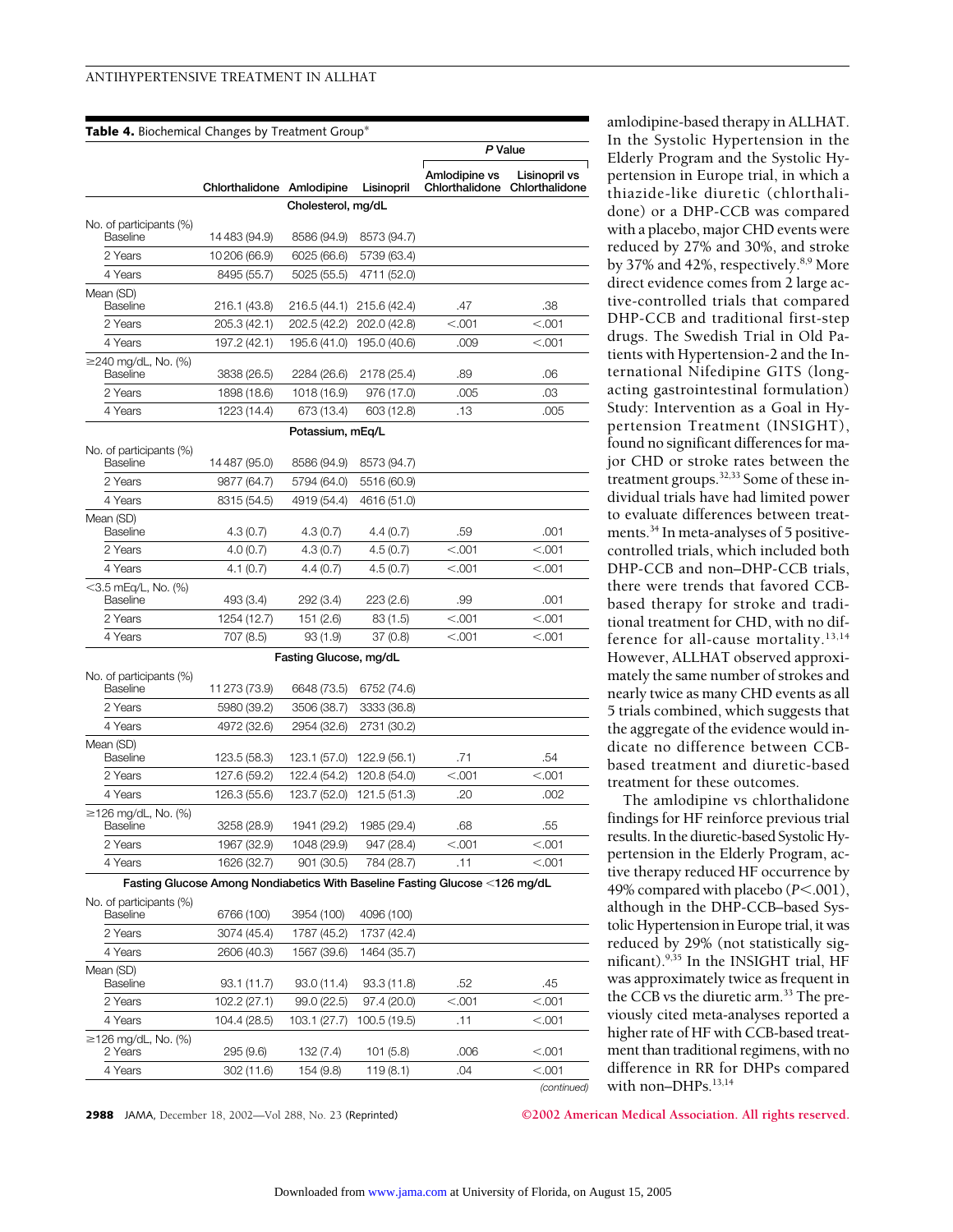A body of literature based on observational studies and secondary CHD prevention trials of short-acting CCBs has suggested that CCBs, especially DHP-CCBs, may increase the risk of cancer, gastrointestinal bleeding, and all-cause mortality.14,36,37 The results of ALLHAT do not support these findings. In fact, the mortality from noncardiovascular causes was significantly lower in the CCB group (Table 6).

There were no significant differences in the incidence of ESRD between chlorthalidone and amlodipine, consistent with findings from the INSIGHT trial.33 Comparison of the reciprocal serum creatinine slopes suggested a slower decline in kidney function in the amlodipine group. However, this finding requires cautious interpretation because studies assessing glomerular filtration rate more directly have shown a hemodynamically mediated acute increase in glomerular filtration rate followed by a more rapid rate of decline with chronic therapy using amlodipine and other CCBs.38-40

Comparison of the lisinopril and chlorthalidone groups revealed better drug tolerance and BP control with chlorthalidone. Angioedema, a rare but potentially serious adverse effect of ACE inhibitor use, occurred 4 times more frequently in participants randomized to lisinopril than in those randomized to chlorthalidone. Cholesterol levels, the prevalence of hypokalemia (serum potassium 3.5 mEq/L), and new diabetes (fasting glucose  $\geq$ 126 mg/dL  $[\geq 7.0 \text{ mmol/L}]$ ) were higher in the chlorthalidone than the other groups following 2 and 4 years of follow-up. Overall, these metabolic differences did not translate into more cardiovascular events or into higher all-cause mortality in the chlorthalidone group compared with the other 2 groups.

The ALLHAT findings for some major outcomes are consistent with predictions from placebo-controlled trials involving ACE inhibitors and diuretics. Specifically, for ACE inhibitor and diuretic trials, respectively, the reductions in CHD rates were 20% and 18%, and for all-cause mortality, 16%

and 10%.13 The 10% greater rate of combined CVD in the lisinopril than in the chlorthalidone group was due to increased occurrences of stroke, HF, angina, and coronary revascularization. Results for some of these outcomes may seem surprising, because of reports of beneficial effects of ACE inhibitors on surrogate markers of atherosclerosis and reductions in vascular and renal events in individuals with HF, diabetes, kidney disease, and cerebrovascular disease in placebo-controlled trials.<sup>41-43</sup> However, the finding in ALLHAT that HF incidence was lower in the diuretic vs the ACE inhibitor group is also consistent with previous reports. In the Systolic Hypertension in the Elderly Program trial (chlorthalidone vs placebo), there was a 49% decrease in the

development of HF, whereas in the Studies of Left Ventricular Dysfunction Prevention (enalapril vs placebo) and Heart Outcomes Prevention Evaluation trials (ramipril vs placebo), there were only 20% and 23% reductions, respectively.8,10,44 In published metaanalyses of placebo-controlled trials, the reductions in rates for stroke with ACE inhibitor and diuretics were 30% and 34%, translating into nearly equivalent results.3,13 The 15% relative increase in stroke incidence for lisinopril compared with chlorthalidone treatment in ALLHAT must be considered in the context of heterogeneity of the results by race. The Swedish Trial in Old Patients with Hypertension-2 trial, which compared ACE inhibitors with conventional treatment (diuret-

| <b>Table 4.</b> Biochemical Changes by Treatment Group <sup>*</sup> (cont) |                                                                        |             |             |                                 |                                 |  |  |  |  |
|----------------------------------------------------------------------------|------------------------------------------------------------------------|-------------|-------------|---------------------------------|---------------------------------|--|--|--|--|
|                                                                            |                                                                        |             |             | P Value                         |                                 |  |  |  |  |
|                                                                            | Chlorthalidone Amlodipine                                              |             | Lisinopril  | Amlodipine vs<br>Chlorthalidone | Lisinopril vs<br>Chlorthalidone |  |  |  |  |
|                                                                            | Estimated Glomerular Filtration Rate, mL/min per 1.73 m <sup>2</sup> t |             |             |                                 |                                 |  |  |  |  |
| No. of participants (%)                                                    |                                                                        |             |             |                                 |                                 |  |  |  |  |
| <b>Baseline</b>                                                            | 14 492 (95.0)                                                          | 8589 (94.9) | 8577 (94.7) |                                 |                                 |  |  |  |  |
| 2 Years                                                                    | 9877 (64.7)                                                            | 5794 (64.0) | 5516 (60.9) |                                 |                                 |  |  |  |  |
| 4 Years                                                                    | 8316 (54.5)                                                            | 4924 (54.4) | 4621 (51.0) |                                 |                                 |  |  |  |  |
| Mean (SD)                                                                  |                                                                        |             |             |                                 |                                 |  |  |  |  |
| <b>Baseline</b>                                                            | 77.6 (19.7)                                                            | 78.0 (19.7) | 77.7 (19.9) | .08                             | .57                             |  |  |  |  |
| 2 Years                                                                    | 73.3 (19.9)                                                            | 78.0 (20.5) | 74.0 (20.0) | < 0.01                          | .002                            |  |  |  |  |
| 4 Years                                                                    | 70.0 (19.7)                                                            | 75.1 (20.7) | 70.7 (20.1) | < 0.001                         | .03                             |  |  |  |  |

\*To convert serum cholesterol to mmol/L, multiply by 0.0259; fasting glucose to mmol/L, multiply by 0.0555. †Simplified 4-variable Modification of Diet in Renal Disease Study formula.24,25



Number measured at baseline through 5 years is given in Table 3; numbers at 6 years for chlorthalidone, amlodipine, and lisinopril are 2721, 1656, and 1551, respectively.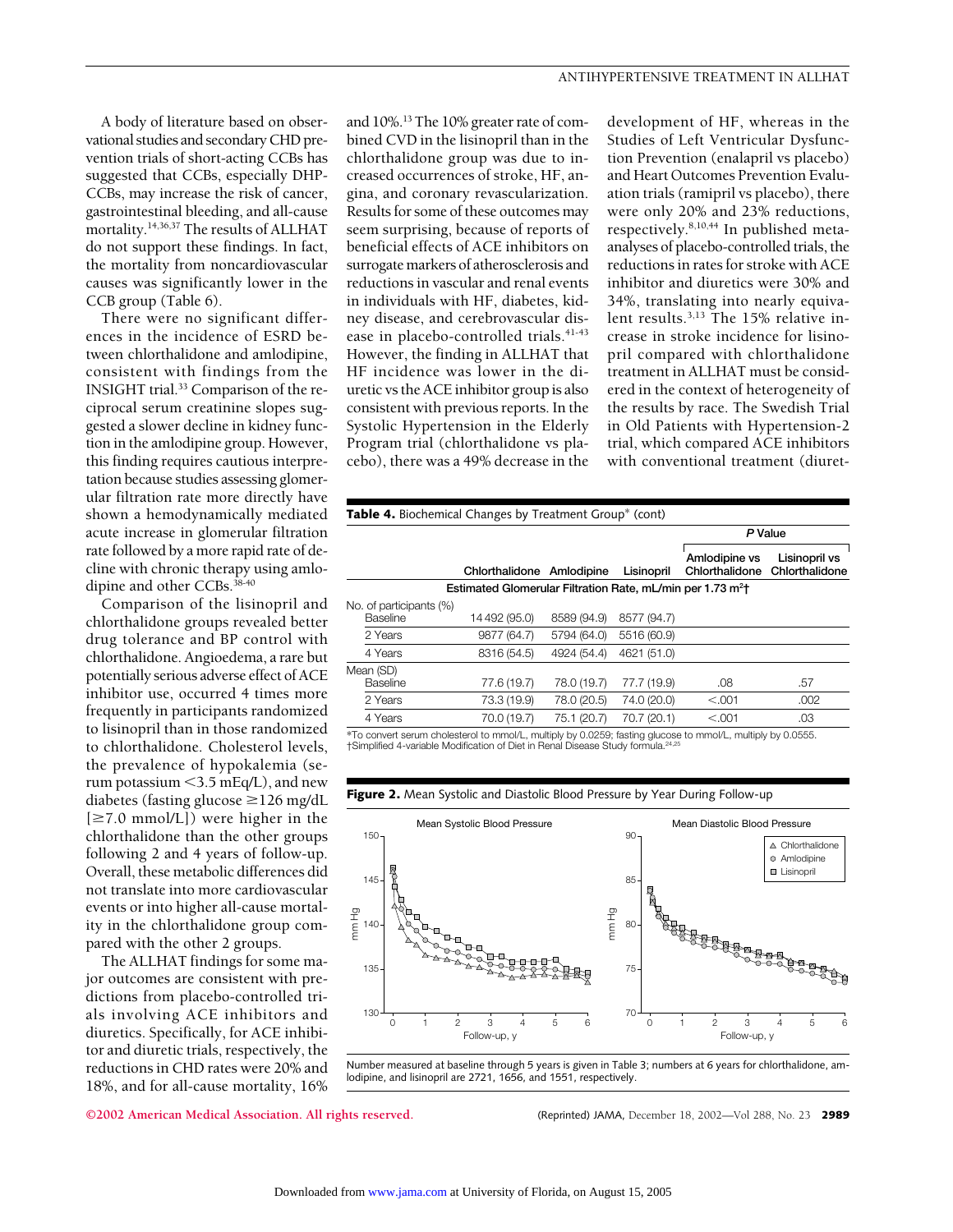| <b>Table 5.</b> Clinical Outcomes by Antihypertensive Treatment Group* |             |                                                                                              |             |                               |             |                               |                                                |                               |            |                                         |                              |                  |  |
|------------------------------------------------------------------------|-------------|----------------------------------------------------------------------------------------------|-------------|-------------------------------|-------------|-------------------------------|------------------------------------------------|-------------------------------|------------|-----------------------------------------|------------------------------|------------------|--|
|                                                                        |             | Chlorthalidone                                                                               |             | Amlodipine                    |             | Lisinopril                    | Amlodipine vs<br>Chlorthalidone                |                               |            |                                         | Lisinopril vs Chlorthalidone |                  |  |
|                                                                        | Total       | No. of 6-Year Rate<br>per 100<br>Events Persons (SE) Events Persons (SE) Events Persons (SE) | Total       | No. of 6-Year Rate<br>per 100 | Total       | No. of 6-Year Rate<br>per 100 | <b>RR</b><br>(95% CI)                          | $\overline{z}$<br>Score Value | P          | <b>RR</b><br>(95% CI)                   | z                            | P<br>Score Value |  |
| Primary outcome<br>CHD <sup>+</sup>                                    | 1362        | 11.5(0.3)                                                                                    | 798         | 11.3(0.4)                     | 796         | 11.4(0.4)                     | $0.98(0.90 - 1.07) -0.46$                      |                               | .65        | $0.99(0.91 - 1.08)$                     | $-0.24$                      | .81              |  |
| Secondary outcomes<br>All-cause mortality                              | 2203        | 17.3(0.4)                                                                                    | 1256        | 16.8(0.5)                     | 1314        | 17.2(0.5)                     | $0.96(0.89 - 1.02) - 1.27$                     |                               | .20        | 1.00 (0.94-1.08)                        | 0.12                         | .90              |  |
| Combined CHD <sup>+</sup><br><b>Stroke</b>                             | 2451<br>675 | 19.9 (0.4)<br>5.6(0.2)                                                                       | 1466<br>377 | 19.9(0.5)<br>5.4(0.3)         | 1505<br>457 | 20.8(0.5)<br>6.3(0.3)         | 1.00 (0.94-1.07)<br>$0.93(0.82 - 1.06) - 1.09$ | 0.04                          | .97<br>.28 | $1.05(0.98 - 1.11)$<br>1.15 (1.02-1.30) | 1.35<br>2.31                 | .18<br>.02       |  |
| Combined CVD <sup>+</sup>                                              | 3941        | 30.9(0.5)                                                                                    | 2432        | 32.0(0.6)                     | 2514        | 33.3(0.6)                     | 1.04 (0.99-1.09)                               | 1.55                          | .12        | $1.10(1.05 - 1.16)$                     | 3.78                         | < 0.001          |  |
| End-stage renal<br>disease                                             | 193         | 1.8(0.1)                                                                                     | 129         | 2.1(0.2)                      | 126         | 2.0(0.2)                      | $1.12(0.89 - 1.40)$                            | 0.98                          | .33        | 1.11 (0.88-1.38)                        | 0.87                         | .38              |  |
| Cancer                                                                 | 1170        | 9.7(0.3)                                                                                     | 707         | 10.0(0.4)                     | 703         | 9.9(0.4)                      | $1.01(0.92 - 1.11)$                            | 0.30                          | .77        | 1.02 (0.93-1.12)                        | 0.42                         | .67              |  |
| Hospitalized for<br>qastrointestinal<br>bleeding                       | 817         | 8.8(0.3)                                                                                     | 449         | 8.0(0.4)                      | 526         | 9.6(0.4)                      | $0.92(0.82 - 1.03) - 1.44$                     |                               | .15        | $1.11(0.99 - 1.24)$                     | 1.82                         | .07              |  |
| Components of secondary<br>outcomes<br>Heart failure                   | 870         | 7.7(0.3)                                                                                     | 706         | 10.2(0.4)                     | 612         | 8.7(0.4)                      | 1.38 (1.25-1.52)                               |                               |            | $6.29 < 001$ 1.19 (1.07-1.31)           |                              | 3.33 < 0.01      |  |
| Hospitalized/fatal<br>heart failure                                    | 724         | 6.5(0.3)                                                                                     | 578         | 8.4(0.4)                      | 471         | 6.9(0.4)                      | $1.35(1.21 - 1.50)$                            |                               |            | $5.37 < 001$ 1.10 (0.98-1.23)           | 1.59                         | .11              |  |
| Angina (hospitalized<br>or treated)                                    | 1567        | 12.1(0.3)                                                                                    | 950         | 12.6(0.4)                     | 1019        | 13.6(0.4)                     | $1.02(0.94-1.10)$                              | 0.42                          |            | .67 1.11 (1.03-1.20)                    | 2.59                         | .01              |  |
| Angina<br>(hospitalized)                                               | 1078        | 8.6(0.3)                                                                                     | 630         | 8.4(0.4)                      | 693         | 9.6(0.4)                      | $0.98(0.89 - 1.08) - 0.41$                     |                               |            | .68 1.09 (0.99-1.20)                    | 1.85                         | .06              |  |
| Coronary<br>revascularizations                                         | 1113        | 9.2(0.3)                                                                                     | 725         | 10.0(0.4)                     | 718         | 10.2(0.4)                     | $1.09(1.00-1.20)$                              | 1.88                          | .06        | 1.10 (1.00-1.21)                        | 1.95                         | .05              |  |
| Peripheral arterial<br>disease<br>(hospitalized or<br>treated)         | 510         | 4.1(0.2)                                                                                     | 265         | 3.7(0.2)                      | 311         | 4.7(0.4)                      | $0.87(0.75 - 1.01) - 1.86$                     |                               | .06        | 1.04 (0.90-1.19)                        | 0.48                         | .63              |  |

\*RR indicates relative risk; CI, confidence interval; CHD, coronary heart disease; and CVD, cardiovascular disease. CHD includes nonfatal myocardial infarction (MI) and fatal CHD; end-stage renal disease: kidney disease death, kidney transplant, or start of chronic renal dialysis; and heart failure: fatal, nonfatal hospitalized, or treated. †Nonfatal MIs comprise 64% to 66% of the primary outcome.

‡Combined CHD indicates CHD death, nonfatal MI, coronary revascularization procedures, and hospitalized angina. Combined CVD indicates CHD death, nonfatal MI, stroke, coronary revascularization procedures, hospitalized or treated angina, treated or hospitalized heart failure, and peripheral arterial disease (hospitalized or outpatient revascularization). §Denominators are 11 361 chlorthalidone, 6757 amlodipine, and 6665 lisinopril.

||Proportional hazards assumption violated; data are RRs from a  $2 \times 2$  table.

**Figure 3.** Cumulative Event Rates for the Primary Outcome (Fatal Coronary Heart Disease or Nonfatal Myocardial Infarction) by Treatment Group



No significant difference was observed for amlodipine (relative risk [RR], 0.98; 95% confidence interval [CI], 0.90-1.07; *P* = .65) or lisinopril (RR, 0.99; 95% CI, 0.91-1.08; *P* = .81) vs chlorthalidone with a mean follow-up of 4.9 years.

ics and/or  $\beta$ -blockers), showed no significant differences in CHD, stroke, HF, or all-cause mortality.32 Although these findings are somewhat different from the experience in ALLHAT, consideration needs to be given to respective confidence limits, population differences (especially race), and study designs (open vs double-blind).

No substantial differences in incidence of ESRD, glomerular filtration rate, or reciprocal creatinine slopes were noted for the lisinopril vs chlorthalidone comparisons. The ALLHAT study population was selected for high CVD risk and had a baseline mean creatinine of only 1.0 mg/dL (88.4 µmol/L). More detailed analyses of high renal risk subgroups (ie, diabetic, renal-impaired, and black patients) will be the subject of subsequent reports.

Analyses of RRs for stroke and HF adjusted for follow-up BP suggest that the 2-mm Hg systolic BP difference over-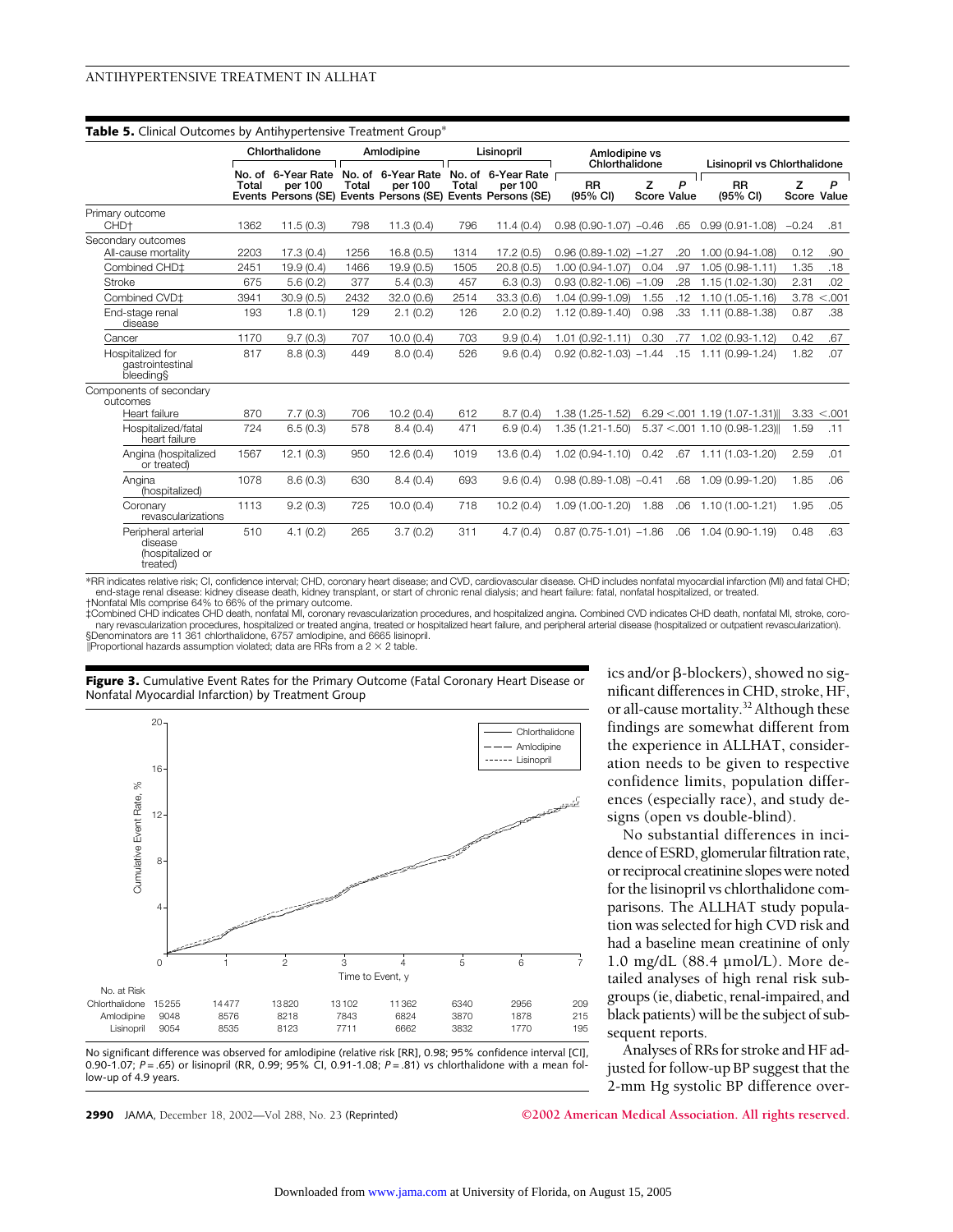## ANTIHYPERTENSIVE TREATMENT IN ALLHAT

all (4 mm Hg in black patients) between the lisinopril and chlorthalidone groups only partially accounts for the observed CVD event difference. However, such analyses are limited by the infrequency and imprecision of BP

measurements for individual participants and regression dilution, which underestimates CVD risk associated





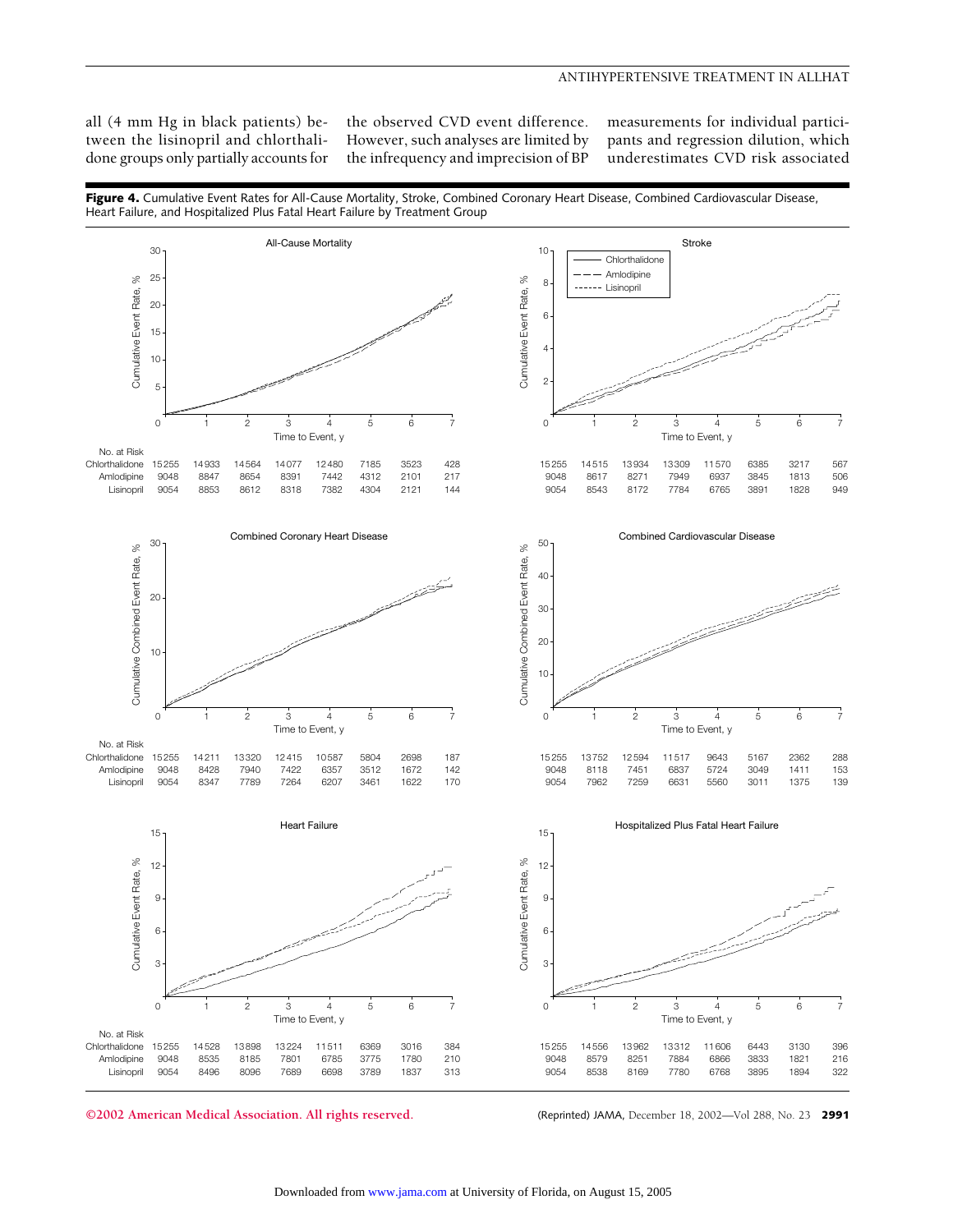## ANTIHYPERTENSIVE TREATMENT IN ALLHAT

with BP differences based on singlevisit (or even visit-averaged) measurements.<sup>45</sup> Such modeling is also unable to account for differences among individuals due to other unmeasured or poorly represented risk factors; thus,

participants who lower their BP by a given amount with one drug may not be comparable to those who lower their

|  |  | <b>Figure 5.</b> Relative Risks and 95% Confidence Intervals (CIs) for Amlodipine/Chlorthalidone Comparisons in Prespecified Subgroups |  |  |  |
|--|--|----------------------------------------------------------------------------------------------------------------------------------------|--|--|--|
|--|--|----------------------------------------------------------------------------------------------------------------------------------------|--|--|--|

| Nonfatal Myocardial Infarction<br>Plus Coronary Heart Disease Death |                                  |                                                            |                                  | All-Cause Mortality                                        |                                  | <b>Stroke</b>                                 |  |  |
|---------------------------------------------------------------------|----------------------------------|------------------------------------------------------------|----------------------------------|------------------------------------------------------------|----------------------------------|-----------------------------------------------|--|--|
|                                                                     | <b>Relative Risk</b><br>(95% CI) | Favors<br>Favors<br>Amlodipine Chlorthalidone              | <b>Relative Risk</b><br>(95% CI) | Favors<br>Favors<br>Amlodipine Chlorthalidone              | <b>Relative Risk</b><br>(95% CI) | Favors<br>Favors<br>Amlodipine Chlorthalidone |  |  |
| Total                                                               | $0.98(0.90 - 1.07)$              | ⊦ø⊣                                                        | $0.96(0.89 - 1.02)$              | $\blacktriangleright$                                      | $0.93(0.82 - 1.06)$              | ⊢●∄                                           |  |  |
| Age $<$ 65 y                                                        | $0.99(0.85 - 1.16)$              | ⊢⊷                                                         | $0.96(0.83 - 1.10)$              | ⊢∙⊢                                                        | $0.93(0.73 - 1.19)$              |                                               |  |  |
| Age $\geq 65$ y                                                     | $0.97(0.88 - 1.08)$              | ⊢⊖⊣                                                        | $0.96(0.88 - 1.03)$              | ŀ۰                                                         | $0.93(0.81 - 1.08)$              | ⊢●∸l                                          |  |  |
| Men                                                                 | $0.98(0.87 - 1.09)$              | ⊢⊕⊣                                                        | $0.95(0.87 - 1.04)$              | HOH                                                        | $1.00(0.85 - 1.18)$              |                                               |  |  |
| Women                                                               | $0.99(0.85 - 1.15)$              | ⊢⊷                                                         | $0.96(0.86 - 1.07)$              | HOH                                                        | $0.84(0.69 - 1.03)$              |                                               |  |  |
| Black                                                               | 1.01 (0.86-1.18)                 | $\longmapsto$                                              | $0.97(0.87 - 1.09)$              | ⊢e—                                                        | $0.93(0.76 - 1.14)$              |                                               |  |  |
| Nonblack                                                            | $0.97(0.87 - 1.08)$              |                                                            | $0.94(0.87 - 1.03)$              | ⊦⊕⊣                                                        | $0.93(0.79 - 1.10)$              |                                               |  |  |
| Diabetic                                                            | $0.99(0.87 - 1.13)$              |                                                            | $0.96(0.87 - 1.07)$              | ⊢●⊦                                                        | $0.90(0.75 - 1.08)$              |                                               |  |  |
| Nondiabetic                                                         | $0.97(0.86 - 1.09)$              | ⊢●⊣                                                        | $0.95(0.87 - 1.04)$              | ⊦e⊣                                                        | $0.96(0.81 - 1.14)$              | $-\bullet$ —                                  |  |  |
|                                                                     |                                  | 0.5<br>$\overline{1}$                                      | $\overline{2}$                   | 0.5<br>$\overline{c}$                                      | 0.5                              | 2                                             |  |  |
|                                                                     | <b>Relative Risk</b>             | <b>Combined Coronary Heart Disease</b><br>Favors<br>Favors | <b>Relative Risk</b>             | <b>Combined Cardiovascular Disease</b><br>Favors<br>Favors | <b>Relative Risk</b>             | <b>Heart Failure</b><br>Favors<br>Favors      |  |  |
|                                                                     | (95% CI)                         | Amlodipine Chlorthalidone                                  | (95% CI)                         | Amlodipine Chlorthalidone                                  | (95% CI)                         | Amlodipine Chlorthalidone                     |  |  |
| Total                                                               | 1.00 (0.94-1.07)                 |                                                            | 1.04 (0.99-1.09)                 | Ю                                                          | 1.38 (1.25-1.52)                 | $H +$                                         |  |  |
| Age $<$ 65 $y$                                                      | $0.94(0.84 - 1.05)$              | ⊢●∺                                                        | 1.03 (0.94-1.12)                 | ⊢●⊣                                                        | 1.51 (1.25-1.82)                 |                                               |  |  |
| Age $\geq 65$ y                                                     | $1.04(0.96 - 1.12)$              | HO-                                                        | 1.05 (0.99-1.12)                 | IO.                                                        | 1.33 (1.18-1.49)                 | ⊢●⊣                                           |  |  |
| Men                                                                 | $0.99(0.92 - 1.08)$              | ⊦●⊣                                                        | $1.04(0.98 - 1.11)$              | Юł                                                         | $1.41(1.24-1.61)$                | ⊢●⊣                                           |  |  |
| Women                                                               | $1.02(0.91 - 1.13)$              | ⊢●⊣                                                        | $1.04(0.96 - 1.13)$              | ŀe-                                                        | 1.33 (1.14-1.55)                 | ⊢⊷⊣                                           |  |  |
| Black                                                               | $1.03(0.91 - 1.17)$              | ⊢●⊣                                                        | 1.06 (0.96-1.16)                 | HO-                                                        | 1.47 (1.24-1.74)                 | -•⊣                                           |  |  |
| Nonblack                                                            | $0.99(0.92 - 1.07)$              | ⊦●⊣                                                        | 1.04 (0.97-1.10)                 | ŀО                                                         | $1.33(1.18 - 1.51)$              | ⊢●⊣                                           |  |  |
| Diabetic                                                            | $1.04(0.94 - 1.14)$              | ⊢●−                                                        | $1.06(0.98 - 1.15)$              | ⊧●⊣                                                        | 1.42 (1.23-1.64)                 | ⊢•⊣                                           |  |  |
| Nondiabetic                                                         | $0.97(0.89 - 1.06)$              |                                                            | 1.02 (0.96-1.09)                 | ŀоł                                                        | 1.33 (1.16-1.52)                 | ⊢●⊣                                           |  |  |
|                                                                     |                                  | 0.5<br><b>Relative Risk</b>                                | $\overline{2}$                   | 0.5<br>$\overline{2}$<br><b>Relative Risk</b>              | 0.5                              | $\overline{c}$<br><b>Relative Risk</b>        |  |  |
|                                                                     |                                  |                                                            |                                  |                                                            |                                  |                                               |  |  |

Scales are shown in natural logarithm.

|                                       |                                 | No. (6-Year Rate per 100 Persons) |                            | P Value                         |                                 |  |
|---------------------------------------|---------------------------------|-----------------------------------|----------------------------|---------------------------------|---------------------------------|--|
|                                       | Chlorthalidone<br>$(n = 15255)$ | Amlodipine<br>$(n = 9048)$        | Lisinopril<br>$(n = 9054)$ | Amlodipine vs<br>Chlorthalidone | Lisinopril vs<br>Chlorthalidone |  |
| Total deaths                          | 2187 (17.1)                     | 1237 (16.5)                       | 1303 (17.0)                | .12                             | .90                             |  |
| Cardiovascular                        | 992(8.0)                        | 592 (8.4)                         | 609 (8.4)                  | .98                             | .53                             |  |
| Myocardial infarction                 | 298 (2.4)                       | 168 (2.3)                         | 157(2.2)                   | .56                             | .22                             |  |
| Definite CHD                          | 118(1.1)                        | 74 (1.2)                          | 78(1.1)                    | .73                             | .47                             |  |
| Possible CHD                          | 123(1.1)                        | 69(1.1)                           | 93(1.4)                    | .68                             | .08                             |  |
| <b>Stroke</b>                         | 163(1.4)                        | 91(1.4)                           | 116(1.6)                   | .62                             | .14                             |  |
| Heart failure                         | 116(1.1)                        | 79 (1.3)                          | 68(1.1)                    | .36                             | .92                             |  |
| Other CVD                             | 174 (1.4)                       | 111(1.7)                          | 97(1.5)                    | .58                             | .62                             |  |
| Noncardiovascular                     | 1058 (8.9)                      | 559 (7.8)                         | 606 (8.3)                  | .02                             | .47                             |  |
| Cancer                                | 513(4.3)                        | 280 (3.7)                         | 297 (4.0)                  | .23                             | .72                             |  |
| Kidney disease                        | 36(0.4)                         | 23(0.5)                           | 28(0.5)                    | .80                             | .29                             |  |
| Unintentional injury/suicide/homicide | 65(0.6)                         | 18(0.3)                           | 27(0.4)                    | .004                            | .12                             |  |
| Other non-CVD                         | 444 (3.9)                       | 238 (3.6)                         | 254 (3.7)                  | .18                             | .62                             |  |
| Unknown                               | 137(1.2)                        | 86(1.2)                           | 88(1.3)                    | .72                             | .58                             |  |

\*CHD indicates coronary heart disease; CVD, cardiovascular disease.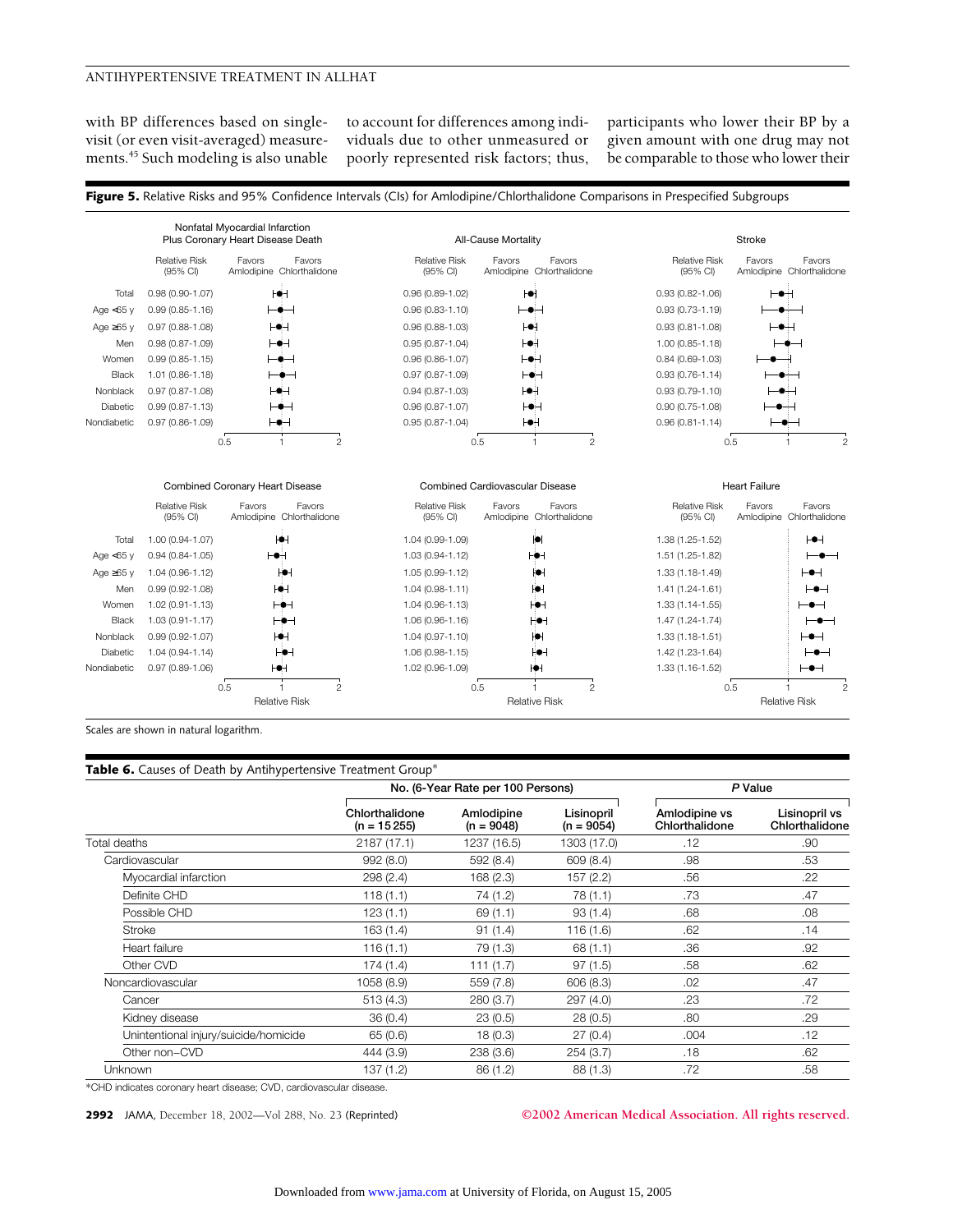BP by the same magnitude with another drug.

Using an external standard of pooled results of long-term hypertension treatment trials and observational studies (10-12 mm Hg systolic BP difference associated with 38% stroke reduction), a 2- to 3-mm Hg difference in BP might account for a 6% to 12% difference in stroke rates.<sup>45,46</sup> This is consistent with the observed 15% difference for stroke overall but not with the difference seen in black patients (13%-16% expected, 40% observed). For the HF outcome, trial results in isolated systolic hypertension suggest that a 3-mm Hg higher systolic BP could explain a 10% to 20% increase in risk.<sup>8,47</sup> The forgoing ignores the absence of a diastolic BP difference in ALLHAT; however, the relationship of diastolic pressure and CVD events in elderly persons who often have increased pulse pressure is not entirely clear.<sup>48</sup>

The primary and secondary outcome results for the amlodipine vs chlorthalidone group comparisons were consistent for all subgroups of participants: older and younger, men and women, black and nonblack, diabetic and nondiabetic. For the lisinopril vs chlorthalidone comparisons, results were generally consistent by age, sex, and diabetic status. Thus, for the important diabetic population, lisinopril appeared to have no special advantage (and amlodipine no particular detrimental effect) for most CVD and renal outcomes when compared with chlorthalidone. In fact, chlorthalidone was superior to lisinopril for several CVD outcomes and superior to amlodipine for HF in both diabetic and nondiabetic participants. The consistency of the ALLHAT findings across multiple patient subgroups provides confidence in the ability to generalize

the findings to most patients with hypertension.

In the lisinopril vs chlorthalidone comparisons, there were 2 outcomes with significant interactions. The greater differences observed in black vs nonblack patients for combined CVD and stroke, along with a similar trend for HF and lesser BP lowering with lisinopril, are in accord with the multiple reports of poorer BP response with ACE inhibitor in black patients. $49-51$ They are also consistent with reports of lesser effects of ACE inhibitors in secondary prevention of HF in this population,52,53 although these findings have been recently questioned.<sup>54</sup> The differential responses for disease outcomes parallel the lesser response in the black subgroup for BP, although the differences in outcomes are not substantially reduced by statistically adjusting for systolic BP.





Scales are shown in natural logarithm.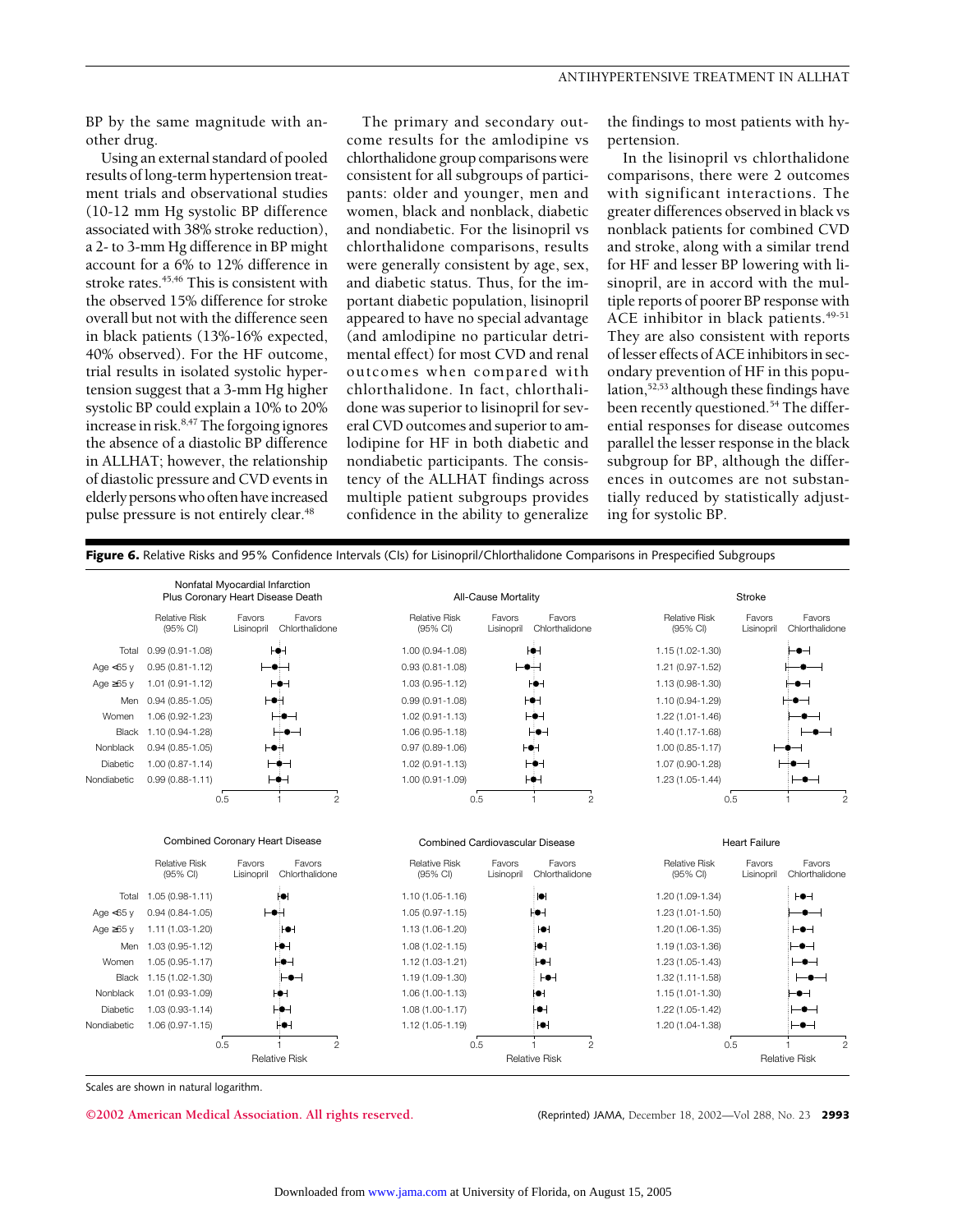Although subordinate to safety and efficacy, the cost of drugs and medical care for the individual and society is a factor that should be considered in the selection of antihypertensives. One of the stated objectives of ALLHAT was to answer the question, "Are newer types of antihypertensive agents, which are currently more costly, as good or better than diuretics in reducing CHD incidence and progression?"18 Consideration of drug cost could have a major impact on the nation's health care expenditures. Based on previous data that showed that diuretic use declined from 56% to 27% of antihypertensive prescriptions between 1982 and 1992, the health care system would have saved \$3.1 billion in estimated cost of antihypertensive drugs had the pattern of prescriptions for treatment of hypertension remained at the 1982 level.<sup>55</sup> Further economic analyses based on the results of ALLHAT are under way.

The strengths of ALLHAT include its randomized double-blind design, statistical power to detect clinically meaningful differences in CVD outcomes of interest, diverse population with adequate representation from subgroups of special interest in the treatment of hypertension, and varied practicebased settings. In addition, the agents that were directly compared represent 3 of the most commonly used newer classes of antihypertensives vs the best studied of the older classes.

Some limitations are worth noting. After ALLHAT was designed, newer agents have been or may soon be released (eg, angiotensin-receptor blockers, selective aldosterone antagonists), which were not evaluated. Although clinical centers were blinded to the regimen and urged to achieve recommended BP goals, equivalent BP reduction was not fully achieved in the treatment groups. Furthermore, because diuretics, ACE inhibitors, CCBs, and  $\alpha$ -blockers were evaluated in the trial, the agents available for step-up led to a somewhat artificial regimen (use of sympatholytics rather than diuretics and CCBs) of step-up drugs in the ACE inhibitor group. This may have

contributed to the higher BPs in the ACE inhibitor group, especially in the black subgroup. However, mean follow-up BPs were well below 140/90 mm Hg in all treatment groups. Although ALLHAT did not compare a -blocker to chlorthalidone, previous trials have suggested equivalence<sup>45</sup> or even inferiority<sup>3</sup> for major CVD events.

The ALLHAT results apply directly to chlorthalidone, amlodipine, and lisinopril. Combined with evidence from other trials, we infer that the findings also broadly apply to the drug classes (or subclass in the case of the dihydropyridine CCBs) that the study drugs represent. The evidence base for selection of antihypertensive agents has been markedly strengthened by the addition of ALLHAT.

In conclusion, the results of ALLHAT indicate that thiazide-type diuretics should be considered first for pharmacologic therapy in patients with hypertension. They are unsurpassed in lowering BP, reducing clinical events, and tolerability, and they are less costly. For patients who cannot take a diuretic (which should be an unusual circumstance), first-step therapy with CCBs and ACE inhibitors could be considered with due regard for their higher risk of 1 or more major manifestations of CVD. Since a large proportion of participants required more than 1 drug to control their BP, it is reasonable to infer that a diuretic be included in all multidrug regimens, if possible. Although diuretics already play a key role in most antihypertensive treatment recommendations, the findings of ALLHAT should be carefully evaluated by those responsible for clinical guidelines and be widely applied in patient care.

**ALLHAT Authors/Officers and Coordinators:** Curt D. Furberg, MD, PhD; Jackson T. Wright, Jr, MD, PhD; Barry R. Davis, MD, PhD; Jeffrey A. Cutler, MD, MPH; Michael Alderman, MD; Henry Black, MD; William Cushman, MD; Richard Grimm, MD, PhD; L. Julian Haywood, MD; Frans Leenen, MD; Suzanne Oparil, MD; Jeffrey Probstfield, MD; Paul Whelton, MD, MSc; Chuke Nwachuku, MA, MPH; David Gordon, MD, PhD; Michael Proschan, PhD; Paula Einhorn, MD, MS; Charles E. Ford, PhD; Linda B. Piller, MD, MPH; J. Kay Dunn, PhD; David Goff, MD, PhD; Sara Pressel, MS; Judy Bettencourt, MPH; Barbara deLeon, BA; Lara M. Simpson, MS; Joe Blanton, MS; Therese Geraci, MSN, RN, CS; Sandra M. Walsh, RN; Christine Nelson, RN,

BSN; Mahboob Rahman, MD; Anne Juratovac, RN; Robert Pospisil, RN; Lillian Carroll, RN; Sheila Sullivan, BA; Jeanne Russo, BSN; Gail Barone, RN; Rudy Christian, MPH; Sharon Feldman, MPH; Tracy Lucente, MPH; David Calhoun, MD; Kim Jenkins, MPH; Peggy McDowell, RN; Janice Johnson, BS; Connie Kingry, RN, BSN; Juan Alzate, MD; Karen L. Margolis, MD; Leslie Ann Holland-Klemme, BA; Brenda Jaeger; Jeffrey Williamson, MD, MHS; Gail Louis, RN; Pamela Ragusa, RN, BSN; Angela Williard, RN, BSN; R. L. Sue Ferguson, RN; Joanna Tanner; John Eckfeldt, MD, PhD; Richard Crow, MD; John Pelosi, RPh, MS.

**Financial Disclosures:** The following listed authors have served as consultants for, received personal compensation from, were grant recipients of, or own stock in the following companies: *Furberg:* Merck, Pfizer, Pharmacia & Upjohn, Takeda, Wyeth-Ayerst; *Wright:* Aventis, Bayer, Bristol-Myers Squibb, Forrest Labs, King/Monarch, Merck, Novartis, Pfizer; *Davis:* Abbott, Bristol-Myers Squibb, Forrest Labs, Merck, Pfizer, Pharmacia & Upjohn, GlaxoSmithKline;*Alderman:* Bristol-Myers Squibb, Merck, Novartis, Pfizer, Glaxo-SmithKline; *Black:* Abbott, AstraZeneca, Bristol-Myers Squibb, Novartis, Pfizer, Pharmacia & Upjohn, GlaxoSmithKline, Solvay; *Cushman:* AstraZeneca, Bristol-Myers Squibb, Forrest Labs, Merck, Pfizer, Pharmacia & Upjohn, Sankyo, Searle, Solvay, Takeda; *Grimm:* AstraZeneca, Merck, Novartis, Pfizer, Roche, Solvay; *Haywood:* Pharmacia & Upjohn; *Leenen:* AstraZeneca, Bayer, Bristol-Myers Squibb, Merck, Nu-Pharm, Pfizer, Pharmacia & Upjohn; *Oparil*: Abbott, AstraZeneca, Aventis, Bayer, Bristol-Myers Squibb, DuPont, Forrest Labs, King/Monarch, Merck, Novartis, Parke-Davis, Pfizer, Pharmacia & Upjohn, Roche, Sankyo, Schering-Plough, Searle, GlaxoSmithKline, Texas Biotechnology; *Probstfield:* AstraZeneca, King/ Monarch, Pfizer; *Whelton:* Merck, Novartis, Pfizer, Pharmacia & Upjohn; *Ford:* Bristol-Myers Squibb; *Rahman:* Abbott, Novartis, Pfizer, Searle; *Lucente:* Glaxo-SmithKline; *Calhoun:* AstraZeneca, Aventis, Merck, Novartis, GlaxoSmithKline; Solvay; *McDowell:* Amgen, King/Monarch, Merck, Pfizer; *Alzate:* Pfizer; *Tanner:* SGP; *Eckfeldt:* Johnson & Johnson.

**Author Contributions:** Dr Davis had full access to all the data in the study and takes responsibility for the integrity of the data and the accuracy of the data analyses in this article and its companion article on page 2998.

*Study concept and design:* Furberg, Wright, Davis, Cutler, Alderman, Black, Cushman, Grimm, Oparil, Whelton, Proschan, Ford, Piller, Goff, Lucente, Margolis, Williamson, Ragusa.

*Acquisition of data:* Wright, Davis, Alderman, Black, Cushman, Grimm, Haywood, Leenen, Oparil, Probstfield, Whelton, Einhorn, Ford, Piller, Pressel, deLeon, Simpson, Blanton, Geraci, Walsh, Nelson, Rahman, Juratovac, Pospisil, Carroll, Sullivan, Russo, Christian, Feldman, Lucente, Calhoun, Jenkins, McDowell, Johnson, Kingry, Alzate, Margolis, Holland, Jaeger, Williamson, Louis, Ragusa, Williard, Ferguson, Tanner, Eckfeldt, Crow, Pelosi.

*Analysis and interpretation of data:* Furberg, Wright, Davis, Cutler, Black, Cushman, Grimm, Haywood, Leenen, Oparil, Probstfield, Whelton, Nwachuku, Gordon, Proschan, Einhorn, Ford, Piller, Dunn, Goff, Pressel, Bettencourt, Simpson, Rahman, Barone, Williamson.

*Drafting of the manuscript:* Furberg, Wright, Davis, Cutler, Alderman, Black, Cushman, Grimm, Haywood, Leenan, Oparil, Probstfield, Whelton, Nwachuku, Gordon, Proschan, Einhorn, Ford, Piller, Dunn, Goff, Pressel, Bettencourt, Simpson, Rahman, Kingry, Margolis, Williamson.

*Critical revision of the manuscript for important intellectual content:* Furberg, Wright, Davis, Cutler, Alderman, Black, Grimm, Haywood, Leenen, Oparil, Probstfield, Whelton, Nwachuku, Gordon, Proschan, Einhorn, Ford, Piller, Dunn, Goff, Pressel, Bettencourt,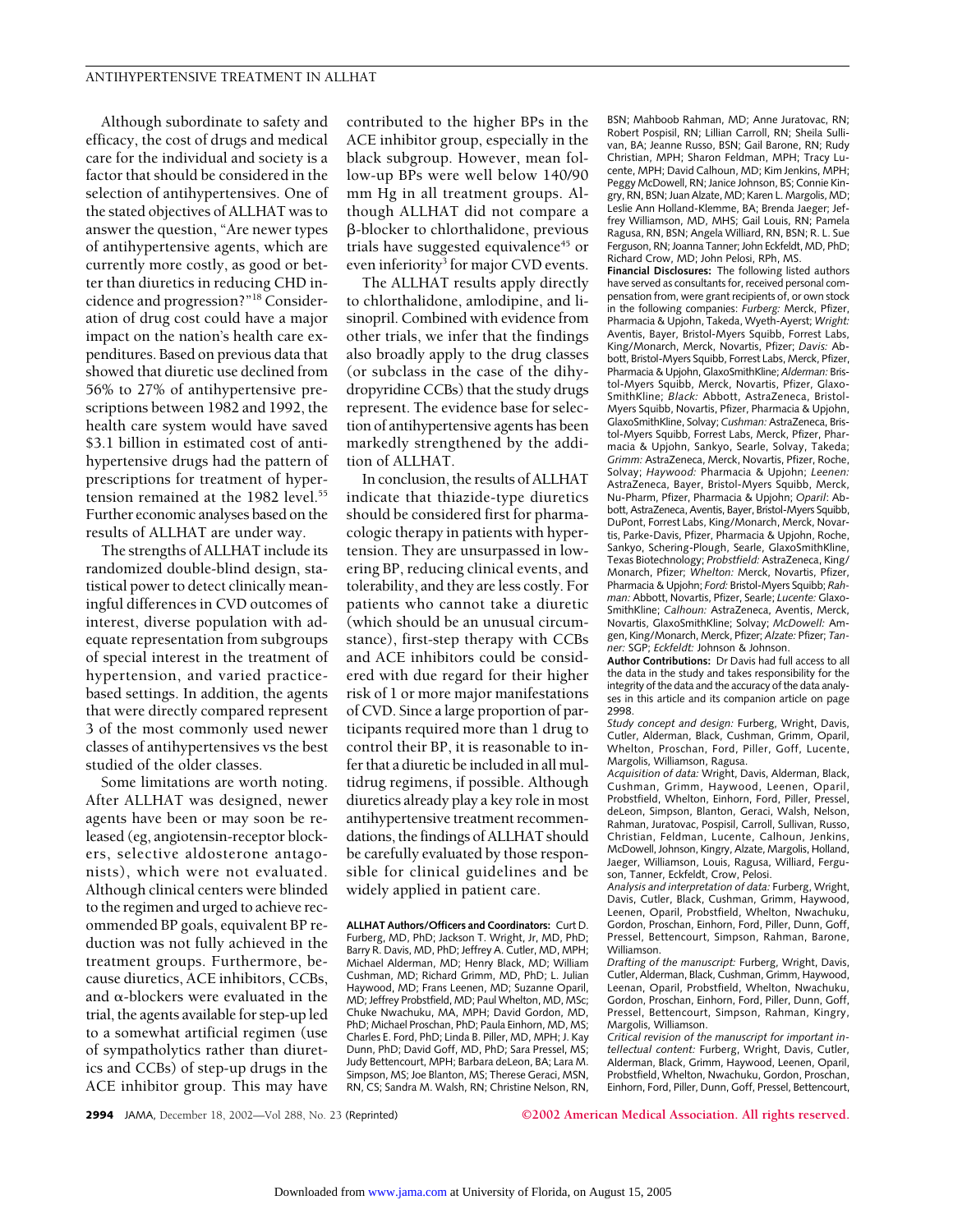deLeon, Simpson, Geraci, Walsh, Rahman, Pospisil, Carroll, Sullivan, Russo, Barone, Christian, Feldman, Lucente, Calhoun, Jenkins, McDowell, Johnson, Kingry, Alzate, Margolis, Williamson, Louis, Williard, Ferguson, Tanner, Pelosi.

*Statistical expertise:* Davis, Whelton, Proschan, Ford, Dunn, Pressel.

*Obtained funding:* Davis, Cutler, Black, Einhorn, Ford, Goff, Sullivan.

*Administrative, technical, or material support:* Furberg, Wright, Davis, Cutler, Alderman, Black, Cushman, Grimm, Haywood, Oparil, Probstfield, Whelton, Nwachuku, Gordon, Einhorn, Ford, Piller, Pressel, Bettencourt, deLeon, Simpson, Blanton, Geraci, Walsh, Nelson, Rahman, Juratovac, Pospisil, Carroll, Russo, Barone, Christian, Feldman, Lucente, Jenkins, McDowell, Johnson, Kingry, Alzate, Margolis, Holland, Jaeger, Louis, Williard, Ferguson, Tanner, Eckfeldt, Pelosi.

*Study supervision:* Furberg, Wright, Davis, Cutler, Black, Cushman, Grimm, Haywood, Leenen, Oparil, Probstfield, Ford, Pressel, Lucente, Alzate, Holland, Jaeger, Eckfeldt.

**Funding/Support:** This study was supported by contract NO1-HC-35130 with the National Heart, Lung, and Blood Institute (NHLBI). ALLHAT investigators received contributions of study medications supplied by Pfizer (amlodipine and doxazosin), AstraZeneca (atenolol and lisinopril), and Bristol-Myers Squibb (pravastatin), and financial support provided by Pfizer.

**Role of the Sponsor:** The NHLBI sponsored the study and was involved in all aspects other than direct operations of the study centers. This included collection, analysis, and interpretation of the data in addition to the decision to submit the manuscript for publication.

**Dedication:** Special recognition is due to 3 ALLHAT leaders who died in recent years after making very significant contributions to initiating the trial and overseeing most of its course: Richard Carleton, MD, Chairman of the Data and Safety Monitoring Board (1994- 2000); H. Mitchell Perry, Jr, MD, member of the Steering Committee and Deputy Physician Coordinator for Region 1 (1994-2001); and Peter Frommer, MD, National Heart, Lung, and Blood Institute Deputy Director Emeritus, advisor to the Project Officers, and liaison to participating pharmaceutical companies (1993-2002).

**Members of the ALLHAT Group:** *Steering Committee:* Furberg, Wright, Davis, Cutler, Alderman, Black, Cushman, Grimm, Haywood, Leenen, Oparil, Probstfield, Whelton; *NHLBI Project Office:* Cutler, Nwachuku, Gordon, Proschan, Einhorn; *ALLHAT Clinical Trials Center:* Davis, Ford, Piller, Dunn, Pressel, Bettencourt, deLeon, Simpson, Blanton; *ALLHAT Regions: Veterans Administration, Memphis, Tenn:* Cushman, Geraci, Walsh, Nelson; *Cleveland, Ohio:* Wright, Rahman, Juratovac, Pospisil, Suhan; *Bronx, NY:* Alderman, Carroll, Russo, Sullivan; *Chicago, Ill:* Black, Barone, Christian, Feldman, Lucente; *Birmingham, Ala:* Oparil, Calhoun, Jenkins, McDowell; *Seattle, Wash:* Probstfield; Alzate, Johnson, Kingry; *Minneapolis, Minn:* Grimm, Margolis, Holland, Jaeger; *New Orleans, La (formerly located in Baltimore, Md):*Whelton, Williamson, Louis, Ragusa, Williard, Adler; *Ottawa, Ontario, Canada:* Leenen, Ferguson, Tanner; *ALLHAT Central Laboratory:* J. Eckfeldt, J. Bucksa, M. Nowicki; *ALLHAT Drug Distribution Center:* J. Pelosi; *ALLHAT Electrocardiogram Reading Center:* R. Crow, S. Thomas; *ALLHAT Data and Safety Monitoring Board:* R. Califf, W. Applegate, J. Buring, E. Cooper, K. Ferdinand, M. Fisher, R. Gifford, S. Sheps.

*Investigators and Coordinators Participating in the Antihypertensive and Lipid Trials, United States: Alabama:* L. Ada, D. Alexander, L. Black, C. Davis, W. Davis, S. Farooqui, H. Fritz, T. Kessler, S. Ledbetter, L. Means, J. Patterson, N. Qureshi, L. Redcross, R. Reeves, T. Tucker, N. Wettermark, A. Williams, W. Yarbrough; *Arizona:* I. Cohen, W. Dachman, N. Estrada, J. Felicetta, D. Fowler, R. Fowler, S. Goldman, C. Lui, S. Morris, D. Morrison, J. Nelson, J. Ohm, D. Paull, G. Pulliam, D. Roberts, I. Ruiz, H. Thai; *Arkansas:* J. Acklin, M. Azhar, F. Berry, D. Burns, W. Carter, M. Dixon, S. Eldridge, A. Fendley, H. Fendley, M. Flowers, S. Goss, M. Guyer, G. Harris, M. Hawkins, D. Hopson, P. Kern, R. King, M. Lynch, E. Maples, R. McCafferty, M. McGehee, J. Miller, D. Neil, M. Oakum, N. Paslidis, K. Riordan, G. Robbins, D. Simmons, C. Vilayvanh, S. Whitmer; *California:* C. Alvarez, D. Anderson, M. Ariani, S. Barrett, J. Boggess, B. Brackeen, A. Bui, P. Callaham, M. Calong, J. Camacho, J. Cavendish, G. Chao, D. Cheung, B. Christianson, W. Dempsey, G. Dennish, V. DeQuattro, R. Dharawat, D. Dizmang, N. Doherty, M. Donnell, S. Edmondson, D. Falcone, S. Franklin, J. Frazee, G. Frivold, S. Ghattas, D. Goldfarb-Waysman, T. Haskett, L. Haywood, N. Horton, Y. Huang, K. Hui, N. Jacob, K. Jolley, B. Jurado, A. Karns, R. Karns, K. Karunaratne, A. Katchem, L. Katchem, J. Khoo, E. Kiger, L. Kleinman, J. Kozlowski, D. Kramer, E. Lee, D. Li, C. Libanati, P. Linz, D. Lyle, T. Maekawa, M. Mahig, J. Mallery, D. Martins, B. Massie, R. Mikelionis, S. Myers, J. Neutel, N. Nguyen, U. Okoronkwo, K. Owens, T. Pan, R. Petersen, A. Schultz, H. Schultz, E. Schwartz, J. Schwartz, P. Schwartz, C. Scott, Z. Song, J. Taylor, D. Townsend, S. Turitzin, D. Ujiiye, A. Usman, D. Van Ostaeyen, R. Wadlington, C. Wan, L. Wang, H. Ward, L. Wieland, P. Williams-Brown, N. Wong, R. Wright; *Colorado:* K. Castleman, M. Chase, R. Hildenbrand, P. Lowe, P. Mehler, S. Mroz, R. Simpson, R. Tello; *Connecticut*: J. Bernene, L. Ciarcia, A. Grover, J. Judge, A. Lachman, J. Lawson, N. Medina, E. Nestler, R. Schwartz, B. Sicignano, S. Solinsky; *Washington, DC:* J. Golden, E. Lewis, D. Mateski, P. Narayan, A. Notargiacomo, D. Ordor, V. Papademetriou, O. Randall, T. Retta, J. Theobalds, S. Xu; *Delaware:* D. Crane, J. Lenhard; *Florida:* K. Anderson, S. Beery, G. Bhaskar, B. Booker, K. Broderick, E. Capili-Rosenkranz, J. Ciocon, G. Cohn, T. Connelly, V. Dallas, G. Duren, J. Durr, J. Evans, S. Feld, R. Feldman, L. Fischer, S. Fisher, M. Formoso, S. Fulford, M. Galler, J. Hildner, K. Holman, A. Jackson, C. Jackson, G. Khan, M. Khan, S. Kronen, J. Lehmann, A. Littles, R. Lopez, N. Madhany, L. McCarty, K. Mullinax, M. Murray, J. Navas, A. Peguero-Rivera, R. Preston, N. Rolbiecki, J. Rolle, L. Rosenfield, O. Saavedra, A. Schlau, M. Stein, J. Stokes, S. Strickland, U. Tran, B. Videau, J. Webster, T. Webster, A. Weinstein, T. Westfall, D. Williams, M. Yoham; *Georgia:* D. Anderson, R. Anderson, J. Barzilay, S. Boyce, P. Brackett, P. Bradley, W. Brown, R. Carter, S. Carter, D. Castro, L. Duty, H. Ellison, A. Francis, L. Goodman, D. Harrelson, T. Hartney, J. Heldreth, J. Heneisen, A. Hicks, L. Hornsby, J. Hudson, S. Hurst, L. Iskhakova; S. James, S. James, Y. Jones, K. Kersey, W. Kitchens, N. London, M. Loraditch, G. Lowe, R. Maddox, R. Malcolm, D. Mathis, C. Mayers, M. McDaniel, N. McPhail, A. Mikhail, H. Muecke, R. Noel, W. North, N. Parikh, D. Parish, G. Peters, P. Poulos, M. Ram, W. Rawlings, R. Remler, C. Rice, M. Salles, D. Sauers, A. Scheetz, C. Scott, L. Stevenson, J. Sumner, M. Sweeney, E. Taylor, K. Upadhya, T. Vu, M. Walsh, K. Williams, H. Yager; *Illinois:* M. Arron, C. Bareis, J. Barnett, G. Barone, C. Bermele, T. Bertucci, J. Cheng, J. Cruz, T. Denecke-Dattalo, S. Durfee, E. Edwards, L. Fahrner, D. Farley, T. Flegel, M. Friedman, C. Gaca, J. Gilden, S. Goldman, J. Graumlich, A. Hoffman, K. Hunt, C. Johnson, P. Kellums, A. Lasala, N. Lasala, V. Lauderdale, M. Lesko, F. Lopez, M. Mansuri, S. Mansuri, M. Martin, L. Moody, L. Morowczyneski, S. Mouritzen, N. Novotny, A. Ovalle, P. Pedersen, N. Perlman, P. Porcelli, B. Ragona, R. Sadiq, P. Sands, C. Simmons, K. Stevens, G. Sussman, D. Vicencio, A. Villafria, R. Villafria, R. Watkins; *Indiana:* J. Addo, J. Beliles, V. Dave, D. Fausset, J. Fox, D. Fryman, J. Hall, J. Koehler, L. Leavy, P. Linden, E. Long, H. Macabalitaw, T. Nguyen, B. Peterson, J. Pratt, D.

Rosanwo, D. Ross, H. Shah, V. Shah, T. Smith, M. Sobol, B. Viellieu-Fischer, J. Wachs, B. Weinberg; *Iowa:* V. Butler, A. Durbin, R. Glynn, B. Hargens, W. Lawton, M. Roberts, J. Roepke, R. Schneider, G. Stanley; *Idaho:* M. Baker, R. Force, T. Gillespie, S. Hillman, K. Krell, M. Macdonald; *Kansas:* D. Courtney, B. Crawford, D. DeVore, J. Moppin, N. Premsingh, K. Reuben-Hallock, R. Schanker, D. Wilson; *Kentucky:* R. Berkley, M. DeMuro, L. Kazmierzak, A. Rayner, C. Tyler, E. Wells, S. Winters; *Louisiana:* E. Aguilar, L. Bass, V. Batuman, B. Beard, L. Borrouso, M. Campbell, C. Chubb, P. Connor, C. Conravey, D. Doucet, M. Doucet, J. Dunnick, D. Eldridge, T. Eldridge, P. Galvan, A. Gupta, J. Hollman, D. Hull, B. Jackson, T. Jones, A. Klenk, P. Lakshmiprasad, B. Mahl, J. Paranilam, E. Reisin, H. Rothschild, J. Sampson, B. Samuels, J. Schmitt, A. Smith, V. Valentino, C. Verrett, P. Willhoit; *Maine:* B. Blake, T. Lebrun, C. Walworth, R. Weiss; *Maryland*: J. Burton, W. Carr, P. Chance, S. Childs, C. Compton, J. Cook, V. Coombs, J. Daniels, P. Death, L. Essandoh, Y. Ferguson, D. Fraley, M. Freedman, M. Gary, F. Gloth, S. Gottlieb, M. Gregory, S. Hairston, P. Hall, B. Hamilton, J. Hamilton, D. Harrison, D. James, B. Kerzner, A. Lancaster, H. Lutz, J. Marks, J. Martin, J. Mersey, L. Nelson, E. Obah, S. Ong, J. Palacios, S. Park, M. Partlow, M. Posner, H. Rachocka, M. Rubin, M. Rubinstein, M. Rykiel, C. Smith, B. Socha, K. Thompson, K. Walker, J. Webber, K. Williams; *Massachusetts:* L. Bradshaw, A. Chakraborty, F. DiMario, J. Ingelfinger, J. Pincus, A. Sobrado; *Michigan:* L. Bey-Knight, D. Carson, A. Cavanaugh, M. Chertok, K. Church, H. Colfer, I. Diaz, B. Dobbs, G. Edelson, J. Fabello-Gamiao, S. Gappy, J. Grove, D. Johnson, M. Johnson, C. Jones, E. Jones, T. Kelly, N. Kerin, B. Letzring, M. Oleszkowicz, A. Raffee, K. Rasikas, C. Shaw, M. Siddique, B. VanOver, M. Zervos; *Minnesota:* D. Berman, V. Canzanello, J. Curtis, V. Erickson, W. Goodall, J. Graves, K. Guthrie, J. Haight, S. Hassing, J. Heegard, J. Holtzman, D. Jespersen, L. Klein, C. Kubajak, L. Nylund, P. Spilseth; *Missouri:* B. Appleton, R. Baird, S. Carmody, C. Carter, F. Charles, T. Finnigan, S. Giddings, K. Gorman, M. Gregory, L. Johnson, S. Joseph, L. Kennington, R. Kevorkian, J. LaSalle, B. Nolfo, J. Nunnelee, A. Orf, D. Palmer, H. Perry, A. Quick, B. Rogers, B. Rosemergey, C. Scott, S. Sharma, V. Shortino, D. Smith, K. Smith, C. Stanford, C. Tudor, T. Wiegmann; *Mississippi:* C. Adair, S. Armstrong, C. Brown, N. Brown, R. Brown, S. Burke, L. Burrell, L. Clark, S. Cooks, W. Crowell, D. Ellis, D. Graham, V. Green, R. Hall, S. Hamler, D. Haymon, A. Hinton, M. Holman, A. James, P. Karim, K. Kirchner, A. Knotts, A. Lott, W. McArthur, F. McCune, B. Miller, H. Morrow, R. Murphy, R. Myers, S. Myers, A. Phillips, M. Puckett, E. Rankin, O. Ransome-Kuti, M. Reddix, R. Rigsby, E. Searcy, D. Smith, A. Spann, Y. Tanner, E. Taylor-McCune, J. Tramuta, H. Wheeler, M. Wofford; *Montana:* L. Bigwood-Pecarina, S. English, H. Knapp, L. Sokoloski; *Nebraska:* M. Berry, E. Butkus, S. Byers, D. Colan, R. Dobesh, N. Hilleman, R. Hranac, P. Klein, T. McKnight, S. Mohiuddin, A. Mooss, R. Moyer, P. Myers, L. Rasmussen, J. Schafersman; *Nevada:* J. Chinn, R. Collins, E. Samols; *New Jersey:* S. Akgun, A. Bastian, L. Bordone, N. Cosgrove, A. Costa, A. Cuyjet, S. Daniels, L. DeEugenio, L. DeEugenio, R. Denniston, L. Duh, M. Farber, M. Farber, S. Ferguson, K. Ferranti, G. Flanagan, J. Garofalo, H. Hassman, J. Hassman, H. Jacobs, J. Kostis, A. Kudryk, M. Kutza, R. Liang, G. McArthur, B. McGann, R. Miller, E. Moser, F. Nash, P. Niblack, E. Ogunmefun, M. Raghuwanshi, S. Sastrasinh, T. Seely, J. Stanley, S. Suarez, A. Vaughn, R. Wong-Liang, J. Young, S. Yuchnovitz, M. Zolnowski; *New Mexico:* D. Graves, M. Groves, E. Iwan, J. Shipley; *New York:* N. Almelda, S. Anderson, J. Andres, N. Ankomah, E. Anteola, C. Assadi, M. Assadi, S. Atlas, J. Baruth, D. Barz, J. Begley, T. Bharathan, A. Bova, D. Brautigam, C. Brown, S. Canaan, M. Candelas, P. Caraballo, J. Chapman, L. Clark, K. Desai, D. Dowie, C. Dwyer, A. Farag, C.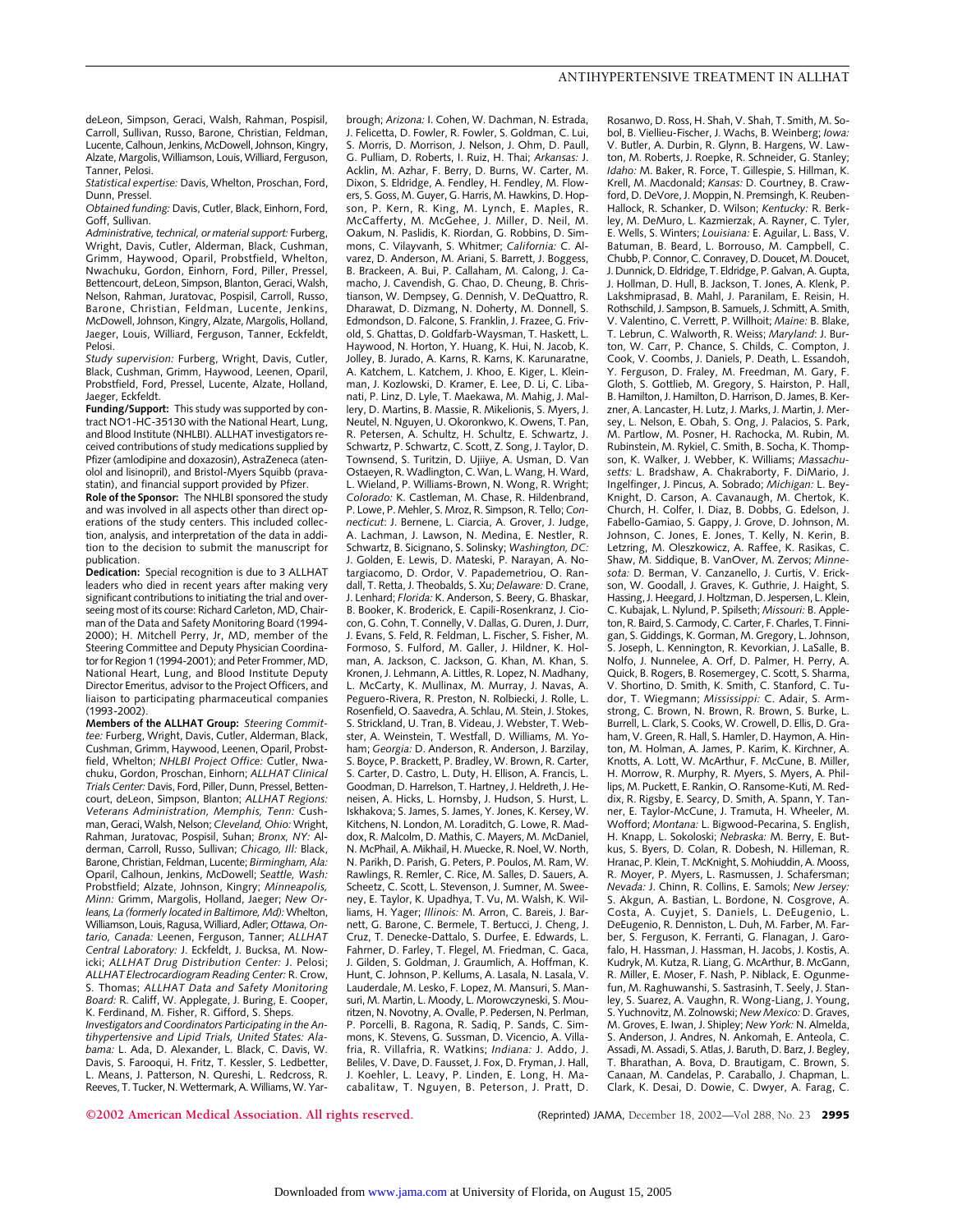#### ANTIHYPERTENSIVE TREATMENT IN ALLHAT

Flanders, P. Foster, L. Gage, A. Gartung, S. Gedan, P. Gehring, J. Gorkin, D. Graber, H. Guber, P. Gugliuzza, J. Halbach, A. Henriquez, M. Henriquez, D. Hoffman, J. Holland, C. Hopkins, C. Hull, E. Ilamathi, K. Johnston, M. Karim, L. Katz, K. Kellick, S. Kerlen, M. Krishnamurthy, D. Lainoff, R. Levin, V. Littauer, J. Lohr, M. Lorenz, C. Lynott, J. Maddi, L. Marquart, K. Martin, M. Maw, R. Mendelson, S. Monrad, A. Mustapha, A. Nafziger, M. Neary, J. Ngheim, A. Niarchos, M. Noor, M. Omoh, J. Pickard, M. Pier, V. Pogue, C. Reddy, J. Ringstad, T. Rocco, C. Rosendorff, H. Sandefur, A. Sass, R. Schifeling, D. Scott, P. Scriber, K. Sharma, C. Shmukler, D. Shrivastava, M. Siegelheim, G. Smith, B. Snyder, C. Spiller, M. Srivastava, S. Stevenson, A. Stewart, B. Sumner, M. Sweeney, K. Thomas, L. Thomas, L. Trawlick, N. Velez, J. Vento, H. Viswaswariah, M. Yevdayeva, D. Zimmerman; *North Carolina:* T. Barringer, V. Bland, M. Burke-Ziglar, K. Caldwell, R. Caldwell, F. Celestino, G. Cole, M. Darrow, B. Dunn, S. Fox, J. Holbrook, K. Jacobs, J. Lisane, L. Loggans, A. Lowdermilk, R. Merrill, P. Miller, C. Perkins, L. Rodebaugh, V. Schlau, R. Smith, J. Spruill, J. Summerson; *North Dakota:* N. Chelliah, E. Garten, K. Hagen, S. Jafri, D. Vold, B. Westacott; *Ohio:* L. Barnes-Lark, C. Blanck, K. Casterline, D. Chen, K. Cowens, M. Cubick, D. Davidson, P. Dockery, J. Finocchio, T. Gundrum, T. Hentenaar, D. Hulisz, D. Hull, K. Keaton, G. Kikano, K. Klyn, L. Lazaron, D. Lukie, S. Medwid, L. Miller, R. Murden, H. Neff, E. Ospelt, M. Patel, E. Pelecanos, E. Pfister, L. Sadler, M. Saklayen, A. Salomon, A. Schmidt, S. Stein, D. Subich, D. Thiel, L. Thompson, R. Toltzis, J. Tucker, D. Vidt, G. Wise, D. Wray; *Oklahoma:* D. Abott, J. Cook-Greenwood, M. Jelley, R. Kipperman, J. Leverett, C. Manion, S. Mears, B. Parker, R. Ringrose, L. Scholl, J. Schoshke, F. Shelton, M. Stephens, U. Thadani, K. Walters; *Oregon:* M. Dissanayake, S. Falley, H. Harris, S. MacKenzie, F. McBarron, S. Murray; *Pennsylvania:* G. Abbott, C. Baessler, M. Benioff, A. Bowens, J. Burke, L. Carradine, K. Devine, M. Duzy, G. Dy, J. Fontaine, D. Fox, W. Gilhool, J. Grasso, T. Ham, S. Heaney, J. Hefner, D. Herr, L. Hollywood, L. Jones, M. Kauffman, E. Kemler, S. Koduri, N. Kopyt, S. Kutalek, M. MacIntyre, R. Martsolf, A. McLeod, A. Miller, A. Minnock, Y. Mishriki, D. Nace, L. Nagy, R. Olasin, C. Oschwald, N. Potts, R. Reinhard, R. Reinhard, N. Roberts, B. Rogers, D. Sant Ram, F. Sessoms, M. Shore, S. Shore, D. Singley, J. Spencer, D. Spigner, B. Springer, W. Swagler, P. Tanzer, S. Walker, N. Walls, D. Whyte, S. Worley, G. Ziady; *Puerto Rico:*A. Agosto, J. Aguilera-Montalvo, H. Algarin-Sanchez, J. Alvarado, I. Andino, J. Aponte Pagan, M. Arce, J. Benabe, J. Cangiano, L. Catoni, J. Cianchini, J. Claudio, M. Collazo, P. Colon, Y. Cruz-Lugo, J. DaMore, E. Edwards Volquez, A. Feliberti-Irizarri, P. Felix-Ramos, J. Fernandez-Quintero, M. Geo, M. Gomez, R. Gomez Adrover, L. Gonzalez-Bermudez, M. Guerrero, E. Guzman, J. Heredia, C. Irizarry, A. Leon, T. Lugardo, G. Martinez, R. Martinez, M. Melendez, M. Natal, M. Padilla, W. Pagan, Z. Perez, J. Pimentel, M. Pimentel Lebron, A. Ramos, M. Rios, C. Rivera, E. Rivera, J. Rivera Santiago, E. Rodriquez, D. Romero, R. Ruiz, C. Sanchez, J. Sanchez, M. Sosa-Padilla, I. Sotomayor-Gonzalez, J. Tavarez, I. Toro-Grajales, B. Torres, N. Vazquez, S. Vazquez, M. Vega, Z. Vidal Oviedo, V. Zapata, I. Zayas-Toro; *Rhode Island*: C. Alteri, J. Galli, A. Hordes, L. Laflamme, K. MacLean, L. Marquis, R. Ruggieri, S. Sharma; *South Carolina:* J. Basile, L. Clarke, I. Coley, D. Devlin, S. Eggleston, G. Goforth, D. Ham, A. Hampton, P. Hill, K. Jones, R. Jones, P. Jumper, A. Kitchens, C. Lieberman, J. McAlpine, J. Moloo, A. Saenz, D. Sheek, A. Smith-Salley, P. Snape, J. Sterrett, C. Stone, M. Strossner, C. Sullivan, T. Vear, D. Weathers, M. Weeks, J. Williams, M. Williams; *South Dakota:* C. Ageton, M. Brown, L. Dale, L. Duncan, S. Eckrich, P. Kearns, B. Lankhorst, K. McDougall, V. Schuster, J. Wegenke, J. Woehl, E. Zawada; *Tennessee:* D. Anderson, C. Bounds, J. Caldwell, W. Cannon, R. Cassidy,

W. Cushman, C. DeJesus, L. Dilworth, S. Duffy, B. Hamilton, T. Harrell, K. Harris, M. Herr, J. Jones, L. Jones, H. Marker, J. Miller, S. Miller, F. Putman, A. Reaves, V. Rhule, H. Ross-Clunis, S. Satterfield, G. Siami, R. Smith, A. Smuckler, C. Snorton, T. Stern, D. Venugopal; *Texas:* A. Abbas, H. Adrogue, A. Amador, L. Arango, C. Arroyo, V. Battles, M. Beard, J. Beasley, R. Bhalla, G. Chauca, P. Damico, S. Davison, P. Dlabal, N. Duronio, C. East, F. Eelani, C. Farmerie, E. Fowler, O. Gambini, E. Griego, G. Habib, S. Hanna, D. Harden, T. Harrington, C. Herrera, T. Hicks, B. Hiltscher, D. Hyman, I. Lalani, A. Levine, S. Lu, I. Martinez, Y. Martinez, N. Mata, R. Motaparthi, B. Norch, M. Ottosen, V. Pavlik, L. Pearce, J. Periman, M. Pickard, N. Pokala, A. Ray, D. Richard, K. Rogers, M. Ruggles, L. Seals, D. Shafer, T. Shamsi, D. Sherwood-Berner, E. Soltero, A. Sy, J. Tomlinson, C. Vallbona, D. Verrett, R. Victor, W. Vongpatanasin, R. Young; *Utah:* R. Callihan, G. Henderson, J. O'Donnell, C. Slot, J. Swauger, C. Westenfelder, C. Williams; *Vermont:* B. Armstrong, B. Buckley, P. Courchesne, P. Cushman, F. Gallant, T. Howard, J. Osborne, R. Primeau, T. Tanner; *Virgin Islands:* K. Bryan-Christian, C. Christian, M. Morris; *Virginia:* D. Bryan, D. Connito, K. Damico, L. Gendron, E. Goudreau, M. Juarez, R. Lemly, L. Macklin, K. McCall, J. Moore, D. Panebianco, D. Paulson, A. Pemberton, R. Renzi, D. Rice, J. Schmitt, S. Speese, J. Sperling, L. Thompson, G. Vetrovec, A. Williams, D. Williams, B. Zambrana; *Washington:* J. Anderson, K. Capoccia, G. Deger, A. Ellsworth, A. Micketti, W. Neighbor, S. Yarnall; *West Virginia:* H. Blackwood, S. Grubb; *Wisconsin:* P. Ackell, A. Arnold, S. Blumenthal, P. Bodmer, R. Dart, D. David, D. Duffy, L. Egbujiobi, M. Faignant, A. Friedman, B. Friedman, C. Koeppl, M. Lintereur, J. Morledge, D. Neu, M. Noble, M. Rassier, G. Shove, M. Stevens, R. Wergin, L. Wollet, B. Yug, C. Zyniecki; *Investigators and Coordinators, Canada: New Brunswick:* C. Baer, J. LeBlanc, R. Withers, J. Yang; *Newfoundland:* J. Collingwood, P. Crocker, F. Jardine, S. Newman, G. Rideout, B. Sussex; *Ontario:* J. Baker, D. Bishop, C. Brose, D. Carswell, L. Charles, D. Coates, E. Coletta, M. Courtland, S. Crocker, R. Dhaliwal, T. Doey, D. Guy, D. Harterre, G. Harterre, C. Henry, D. Henry, D. Hutton, I. Janzen, H. Kafka, W. Kendrick, N. Kumar, R. Lan, F. Leenen, R. Lovell, B. McAuley, B. Melbourne, S. Melbourne, H. Morwood, S. Munro, S. Nawaz, T. O'Callahan, S. Prasad, P. Richardson, R. Rose, C. Sanderson-Guy, N. Schmidt, D. Spink, P. Spink, A. Stajfer, R. Tee, K. Usher, M. Wahby, R. Wahby, D. Wattam, L. Wells, M. Wiebe, K. Zarnke, P. Zuliani; *Prince Edward Island:* D. Cameron.

*Investigators and Coordinators Participating in the Antihypertensive Trial Only, United States: California:* P. Bailey-Walton, N. Bednarski, M. Chen, S. Fochler, S. Gross, T. Harper, G. Hilliard, B. Holmes, E. Jacobson, P. Kirkland, N. Lepor, K. Moorehead, E. Portnoy, S. Rieux, N. Rodriguez, D. Schneidman, F. Yuen; *Delaware:* J. Holleger, T. Tonwe; *Florida:* U. Anderson, B. Austin, L. Bianco, F. Griffith, J. Jaffe, E. Killeavy, A. Kwon, C. Lewis, M. Manoucheri, L. Nitzberg, G. Ramos, P. Seabrooks, K. Sheikh, H. St John, T. St John, F. Zafar; *Georgia:* P. Douglass, R. Rhoades, R. Williams, A. Woodburn; *Illinois:* A. Chavarria, L. Chavarria, M. Davidson, S. Ifft, J. Mathien, B. Smith, D. Steinmuller, M. Steinmuller; *Indiana:* A. Artis, J. Carter, M. Hutchinson, D. Smith; *Kansas:* P. Bowen, J. Chambers, J. Fullard, L. Terry, S. Waldren; *Louisiana:* P. Daigle, J. Diggs, P. Lakshmiprasad, A. Leitz, B. Richardson; *Maryland:* E. Brightwell, J. Chandler, G. Denton, M. Kelemen, D. Tesch; *Massachusetts:* M. Cassidy, T. Sbarra; *Michigan:* R. Gudipati, C. Janners, S. Janners, M. Keshishian, W. Packard, B. Sheridan; *Minnesota:* L. Loes, K. Margolis; *Missouri:* S. Brennac, C. Crosdale, K. Gage, T. McKeel, T. McKeel; *New Hampshire:* J. Aliseo, M. Jacobs; *New York:* C. Anderson, S. Athanail, D. Castaldo, R. Castaldo, D. Clark, D. Copley, B. Dobrzynski, D. Dobrzynski, R. Farron, B. Hoffman, J. McLaughlin, K. Ong, T. Peoples, M. Price, I. Salom, S. Sears, R. Sutton, A. Zugibe, F. Zugibe; *Ohio:* L. Ballone, G. Barnett, D. Bradford, W. Feeman, C. Griffin, S. Moore, A. Narraway, G. Novak, G. Schroeder, J. Wiggins; *Oklahoma:* V. Christy, Y. Ong; *Pennsylvania:* A. Friedman, C. Matelan, M. Reyes, F. Sessoms, S. Silver, D. Watson; *Puerto Rico:* C. LaSalle-Ruiz; *Tennessee:* L. Hays, M. Houston; *Texas:* L. Alexander, D. Corral, B. Montgomery, J. Pappas, R. Rocha; *Virgin Islands:* D. Galiber, S. Healy; *Investigators and Coordinators, Canada: Nova Scotia:* T. Machel, J. Morash; *Ontario:* J. Cha, D. Dejewski, D. Jones, L. Jones, B. Lubelsky, R. Luton, A. Maczko, J. Otis.

**Acknowledgment:** The ALLHAT Collaborative Research Group extends sincere appreciation to the 42418 randomized participants without whom the trial could not have been done. Thanks are also extended to officers and coordinators of the research group who participated in previous years: *Steering Committee*: Charles Francis, MD, John LaRosa, MD; *NHLBI Project Office*: Gerald Payne, MD, Terry Manolio, MD, MS, Debra Egan, MS, MPH; *ALLHAT Clinical Trials Center:* C. Morton Hawkins, ScD, Cheryl Jones, ScD, Christine Lusk, MPH, Barbara Kimmel, MS, MS, Heather Parks-Huitron, MHE, CHES, Melanie Gross, Adriana Babiak-Vazquez, MPH, Gaston Benavides, Patrick Courtney, MA;*ALLHAT Regions: Bronx, NY:* Kim Brennan, Crystal Howard, MA; *Chicago, Ill:* Margaret Gazollo, RD, Julie Hynes, MS, RD, Charisse O'Neill, RN, BS; *Birmingham, Ala:* Cora E. Lewis, MD, MSPH; *Seattle, Wash:* Kim Damon, Rebecca Letterer, RN, BSN, Susan Ross, RN, BSN; *Minneapolis, Minn:* Mukul Ganguli, MVSc, PhD, Holly Jensen, Salma Koessel, MD, MPH, Carla Yunis, MD, MPH; *ALLHAT Drug Distribution Center:* Mary Mease, RPh, MPH; *ALLHAT Electrocardiogram Reading Center:* Carmen Christianson, Bernadette Gloeb, MLS, Marsha McDonald.

#### **REFERENCES**

**1.** American Heart Association. *2002 Heart and Stroke Statistical Update.* Dallas, Tex: American Heart Association; 2001.

**2.** Cutler JA, MacMahon SW, Furberg CD. Controlled clinical trials of drug treatment for hypertension: a review. *Hypertension.* 1989;13:I36-I44.

**3.** Psaty BM, Smith NL, Siscovick DS, et al. Health outcomes associated with antihypertensive therapies used as first-line agents: a systematic review and metaanalysis. *JAMA.* 1997;277:739-745.

**4.** The sixth report of the Joint National Committee on prevention, detection, evaluation, and treatment of high blood pressure. *Arch Intern Med.* 1997;157: 2413-2446.

**5.** Chalmers J, Zanchetti A. The 1996 report of a World Health Organization expert committee on hypertension control. *J Hypertens.* 1996;14:929-933.

**6.** Collins R, Peto R, Godwin J, MacMahon S. Blood pressure and coronary heart disease. *Lancet.* 1990; 336:370-371.

**7.** World Health Organization-International Society of Hypertension Blood Pressure Lowering Treatment Trialists' Collaboration. Protocol for prospective collaborative overviews of major randomized trials of blood pressure lowering treatments.*J Hypertens.* 1998; 16:127-137.

**8.** SHEP Cooperative Research Group. Prevention of stroke by antihypertensive drug treatment in older persons with isolated systolic hypertension: final results of the Systolic Hypertension in the Elderly Program (SHEP). *JAMA.* 1991;265:3255-3264.

**9.** Staessen JA, Fagard R, Thijs L, et al. Randomised double-blind comparison of placebo and active treatment for older patients with isolated systolic hypertension: the Systolic Hypertension in Europe (Syst-Eur) Trial Investigators. *Lancet.* 1997;350: 757-764.

**10.** Yusuf S, Sleight P, Pogue J, et al. Effects of an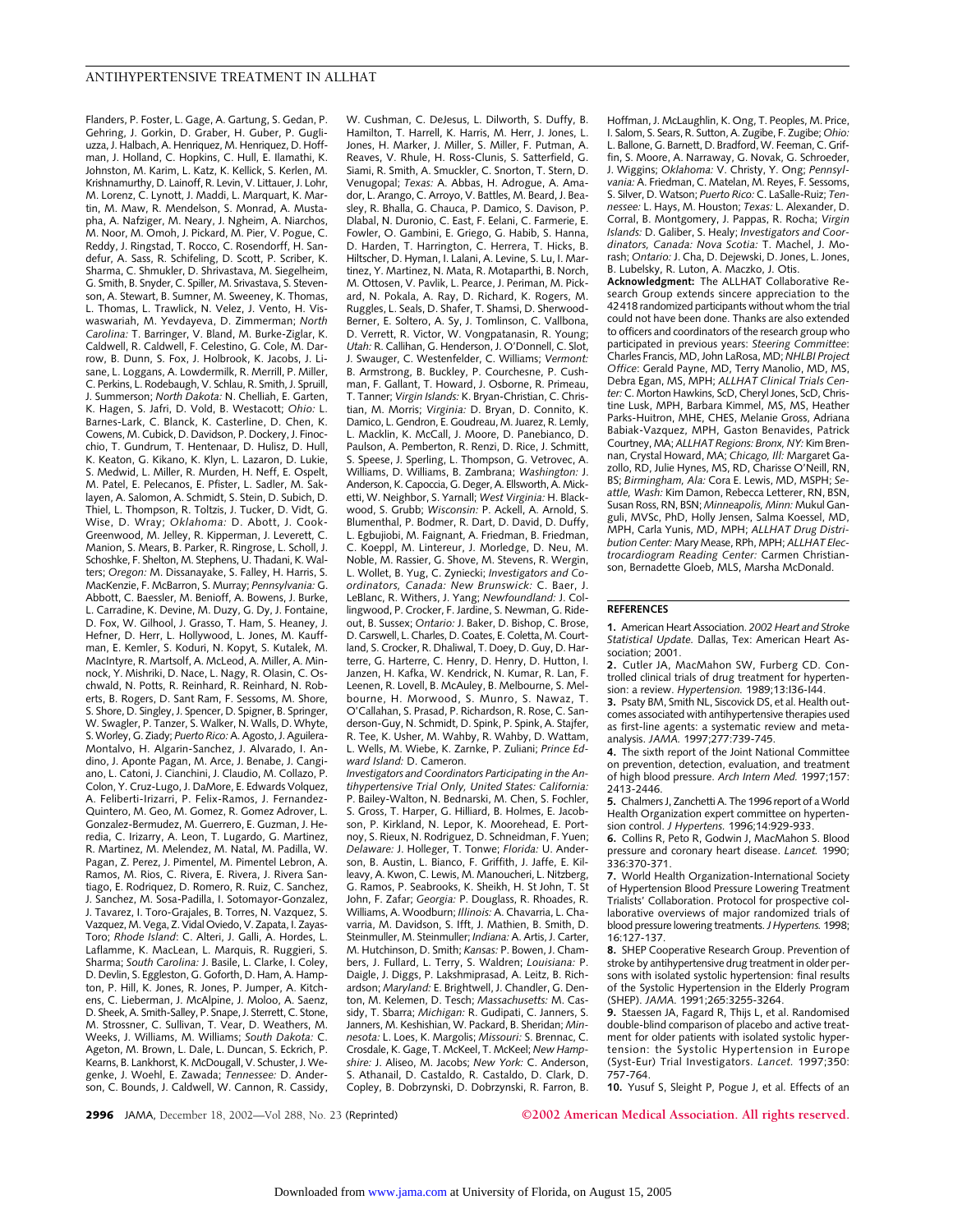angiotensin-converting-enzyme inhibitor, ramipril, on cardiovascular events in high-risk patients: the Heart Outcomes Prevention Evaluation Study Investigators. *N Engl J Med.* 2000;342:145-153.

**11.** PROGRESS Collaborative Group. Randomised trial of a perindopril-based blood-pressure-lowering regimen among 6,105 individuals with previous stroke or transient ischaemic attack. *Lancet.* 2001;358:1033- 1041.

**12.** Grimm RH Jr. Antihypertensive therapy: taking lipids into consideration. *Am Heart J.* 1991;122:910- 918.

**13.** Neal B, MacMahon S, Chapman N. Effects of ACE inhibitors, calcium antagonists, and other bloodpressure-lowering drugs: results of prospectively designed overviews of randomised trials: Blood Pressure Lowering Treatment Trialists' Collaboration. *Lancet.* 2000;356:1955-1964.

**14.** Pahor M, Psaty BM, Alderman MH, et al. Health outcomes associated with calcium antagonists compared with other first-line antihypertensive therapies: a meta-analysis of randomised controlled trials. *Lancet.* 2000;356:1949-1954.

**15.** Poulter NR. Treatment of hypertension: a clinical epidemiologist's view. *J Cardiovasc Pharmacol.* 1991;18(suppl 2):S35-S38.

**16.** Neaton JD, Grimm RH Jr, Prineas RJ, et al. Treatment of mild hypertension study: final results: Treatment of Mild Hypertension Study Research Group. *JAMA.* 1993;270:713-724.

**17.** Materson BJ, Reda DJ, Cushman WC, et al. Singledrug therapy for hypertension in men: a comparison of six antihypertensive agents with placebo: the Department of Veterans Affairs Cooperative Study Group on Antihypertensive Agents. *N Engl J Med.* 1993;328: 914-921.

**18.** Davis BR, Cutler JA, Gordon DJ, et al. Rationale and design for the Antihypertensive and Lipid-Lowering Treatment to Prevent Heart Attack Trial (ALLHAT). *Am J Hypertens.* 1996;9:342-360.

**19.** The ALLHAT Officers and Coordinators for the ALL-HAT Collaborative Research Group. Major cardiovascular events in hypertensive patients randomized to doxazosin vs chlorthalidone: the Antihypertensive and Lipid-Lowering Treatment to Prevent Heart Attack Trial (ALLHAT). *JAMA.* 2000;283:1967-1975.

**20.** Davis BR, Cutler JA, Furberg CD, et al. Relationship of antihypertensive treatment regimens and change in blood pressure to risk for heart failure in hypertensive patients randomly assigned to doxazosin or chlorthalidone: further analyses from the Antihypertensive and Lipid-Lowering Treatment to Prevent Heart Attack Trial. *Ann Intern Med.* 2002;137:313-320.

**21.** The ALLHAT Officers and Coordinators for the ALLHAT Collaborative Research Group. Major outcomes in moderately hypercholesterolemic, hypertensive patients randomized to pravastatin vs usual care: the Antihypertensive and Lipid-Lowering Treatment to Prevent Heart Attack Trial. *JAMA.* 2002;288: 2998-3007.

**22.** Grimm RH Jr, Margolis KL, Papademetriou V, et al. Baseline characteristics of participants in the Antihypertensive and Lipid-Lowering Treatment to Prevent Heart Attack Trial (ALLHAT). *Hypertension.* 2001; 37:19-27.

**23.** The fifth report of the Joint National Committee on Detection, Evaluation, and Treatment of High Blood Pressure (JNC V). *Arch Intern Med.* 1993;153:154-183.

**24.** Levey AS, Bosch JP, Lewis JB, et al. A more accurate method to estimate glomerular filtration rate from serum creatinine: a new prediction equation: Modification of Diet in Renal Disease Study Group. *Ann Intern Med.* 1999;130:461-470.

**25.** Levey AS, Greene T, Kusek JW, et al. A simplified equation to predict glomerular filtration rate from serum creatinine. *J Am Soc Nephrol.* 2000;11:155A. **26.** Piller LB, Davis BR, Cutler JA, et al. Validation of heart failure events in ALLHAT participants assigned to doxazosin. *Curr Control Trials Cardiovasc Med.* 2002;3:10.

**27.** Public Health Service-Health Care Financing Administration. *International Classification of Diseases, Ninth Revision (ICD-9).* 6th ed. Bethesda, Md: US Dept of Health and Human Services; 2001. DHHS Publication No. (PHS) 80-1260.

**28.** Dunnett CW. A multiple comparisons procedure for comparing several treatments with a control. *J Am Stat Assoc.* 1955;50:1096-1121.

**29.** Klein JP, Moeschberger ML. *Survival Analysis: Techniques for Censored and Truncated Regression.* New York, NY: Springer-Verlag; 1997.

**30.** Davis BR, Hardy RJ. Upper bounds for type I and II error rates in conditional power calculations. *Commun Stat.* 1990;19:3571-3584.

**31.** Lan KKG, DeMets DL. Discrete sequential boundaries for clinical trials. *Biometrika.* 1983;70:659-663. **32.** Hansson L, Lindholm LH, Ekbom T, et al. Randomised trial of old and new antihypertensive drugs in elderly patients: cardiovascular mortality and morbidity: the Swedish Trial in Old Patients with Hypertension-2 study. *Lancet.* 1999;354:1751-1756.

**33.** Brown MJ, Palmer CR, Castaigne A, et al. Morbidity and mortality in patients randomised to doubleblind treatment with a long-acting calcium-channel blocker or diuretic in the International Nifedipine GITS study: Intervention as a Goal in Hypertension Treatment (INSIGHT). *Lancet.* 2000;356:366-372.

**34.** MacMahon S, Neal B. Differences between bloodpressure-lowering drugs. *Lancet.* 2000;356:352- 353.

**35.** Kostis JB, Davis BR, Cutler J, et al. Prevention of heart failure by antihypertensive drug treatment in older persons with isolated systolic hypertension: SHEP Coop-erative Research Group. *JAMA.* 1997;278:212-216. **36.** Ad Hoc Subcommittee of the Liaison Committee

of the World Health Organisation and the International Society of Hypertension. Effects of calcium antagonists on the risks of coronary heart disease, cancer and bleeding. *J Hypertens.* 1997;15:105-115.

**37.** Furberg CD, Psaty BM, Meyer JV. Nifedipine: doserelated increase in mortality in patients with coronary heart disease. *Circulation.* 1995;92:1326-1331.

**38.** Agodoa LY, Appel L, Bakris GL, et al. Effect of ramipril vs amlodipine on renal outcomes in hypertensive nephrosclerosis: a randomized controlled trial. *JAMA.* 2001;285:2719-2728.

**39.** Hall WD, Kusek JW, Kirk KA, et al. Short-term effects of blood pressure control and antihypertensive drug regimen on glomerular filtration rate: the African-American Study of Kidney Disease and Hypertension Pilot Study. *Am J Kidney Dis.* 1997;29:720-728.

**40.** ter Wee PM, De Micheli AG, Epstein M. Effects of calcium antagonists on renal hemodynamics and progression of nondiabetic chronic renal disease. *Arch Intern Med.* 1994;154:1185-1202.

**41.** Lonn EM, Yusuf S, Jha P, et al. Emerging role of

angiotensin-converting enzyme inhibitors in cardiac and vascular protection. *Circulation.* 1994;90:2056- 2069.

**42.** Weir MR, Dzau VJ. The renin-angiotensinaldosterone system: a specific target for hypertension management. *Am J Hypertens.* 1999;12:205S-213S.

**43.** Jafar TH, Schmid CH, Landa M, et al. Angiotensinconverting enzyme inhibitors and progression of nondiabetic renal disease: a meta-analysis of patientlevel data. *Ann Intern Med.* 2001;135:73-87.

**44.** Effect of enalapril on mortality and the development of heart failure in asymptomatic patients with reduced left ventricular ejection fractions: the SOLVD Investigators. *N Engl J Med.* 1992;327:685-691.

**45.** Collins R, Peto R, MacMahon S, et al. Blood pressure, stroke, and coronary heart disease: Part 2, shortterm reductions in blood pressure: overview of randomised drug trials in their epidemiological context. *Lancet.* 1990;335:827-838.

**46.** MacMahon S, Peto R, Cutler J, et al. Blood pressure, stroke, and coronary heart disease: Part 1, prolonged differences in blood pressure: prospective observational studies corrected for the regression dilution bias. *Lancet.* 1990;335:765-774.

**47.** Staessen JA, Byttebier G, Buntinx F, et al. Antihypertensive treatment based on conventional or ambulatory blood pressure measurement: a randomized controlled trial: Ambulatory Blood Pressure Monitoring and Treatment of Hypertension Investigators. *JAMA.* 1997;278:1065-1072.

**48.** Franklin SS. Cardiovascular risks related to increased diastolic, systolic and pulse pressure: an epidemiologist's point of view. *Pathol Biol (Paris).* 1999; 47:594-603.

**49.** Saunders E, Weir MR, Kong BW, et al. A comparison of the efficacy and safety of a beta-blocker, a calcium channel blocker, and a converting enzyme inhibitor in hypertensive blacks. *Arch Intern Med.* 1990; 150:1707-1713.

**50.** Rahman M, Douglas JG, Wright JT. Pathophysiology and treatment implications of hypertension in the African-American population. *Endocrinol Metab Clin North Am.* 1997;26:125-144.

**51.** Cushman WC, Reda DJ, Perry HM, et al. Regional and racial differences in response to antihypertensive medication use in a randomized controlled trial of men with hypertension in the United States. *Arch Intern Med.* 2000;160:825-831.

**52.** Exner DV, Dries DL, Domanski MJ, Cohn JN. Lesser response to angiotensin-converting-enzyme inhibitor therapy in black as compared with white patients with left ventricular dysfunction. *N Engl J Med.* 2001; 344:1351-1357.

**53.** Carson P, Ziesche S, Johnson G, Cohn JN. Racial differences in response to therapy for heart failure: analysis of the vasodilator-heart failure trials: Vasodilator-Heart Failure Trial Study Group. *J Card Fail.* 1999;5:178-187.

**54.** Dries DL, Strong MH, Cooper RS, Drazner MH. Efficacy of angiotensin-converting enzyme inhibition in reducing progression from asymptomatic left ventricular dysfunction to symptomatic heart failure in black and white patients. *J Am Coll Cardiol.* 2002;40:311- 317.

**55.** Manolio TA, Cutler JA, Furberg CD, et al. Trends in pharmacologic management of hypertension in the United States. *Arch Intern Med.* 1995;155:829-837.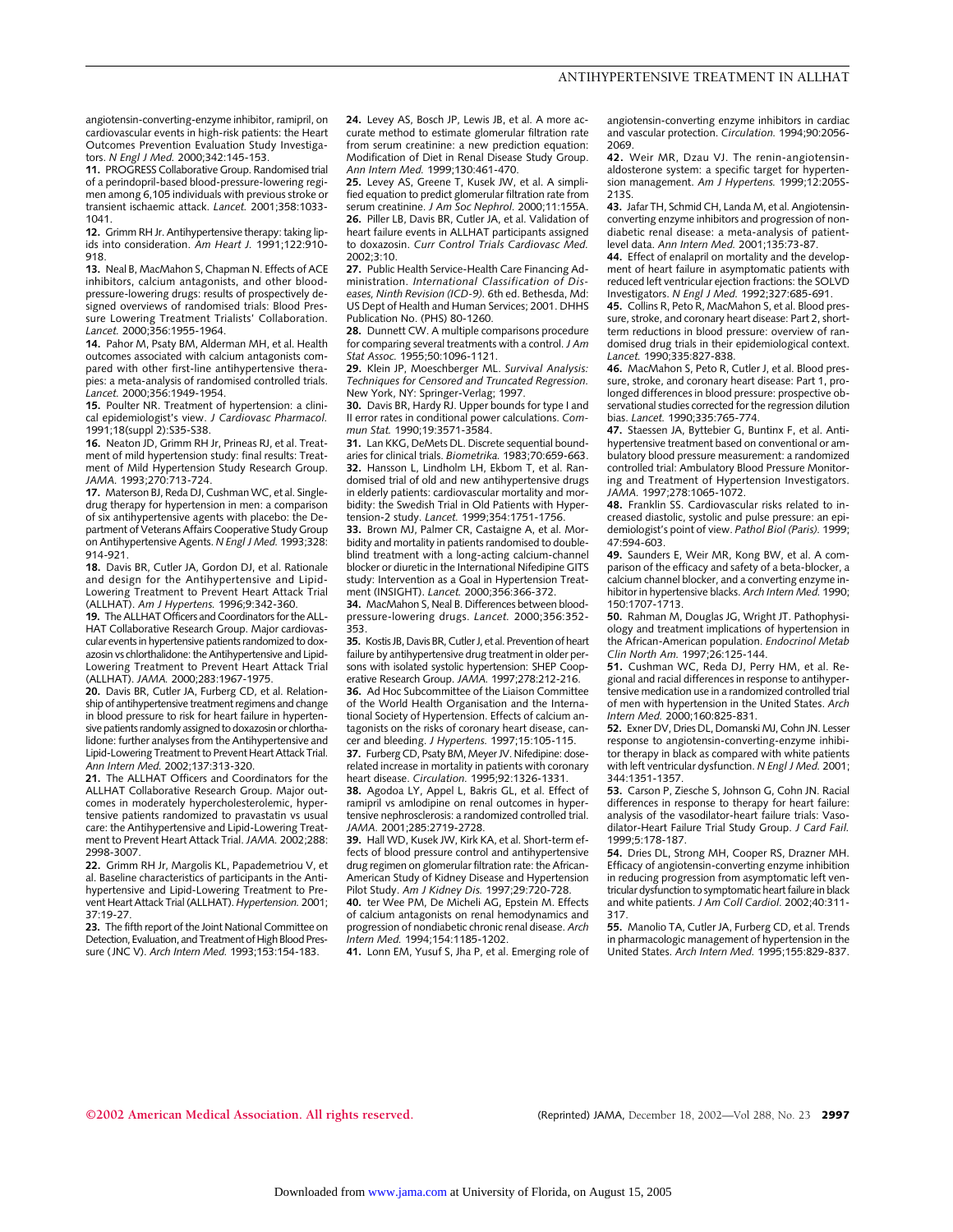## **CORRECTIONS**

**Incorrect Byline:** In the Original Contribution entitled "Myocardial Perfusion Imaging for Evaluation and Triage of Patients With Suspected Acute Cardiac Ischemia: A Randomized Controlled Trial" published in the December 4, 2002, issue of THE JOURNAL (2002;288:2693-2700), the order of authors in the byline was incorrect.<br>Jonathan Handler, MD, should have been listed between John L. Gri

**Incorrect Data in Table:** In the Original Contribution entitled "Major Outcomes in High-Risk Hypertensive Patients Randomized to Angiotensin-Converting Enzyme Inhibitor or Calcium Channel Blocker vs Diuretic: The Antihypertensive and Lipid-Lowering Treatment to Prevent Heart Attack Trial (ALLHAT)" published in the December 18, 2002, issue of THE JOURNAL (2002;288:2981-2997), there were incorrect data in **TABLE 6**. This table replaces the one on page 2992. The new data do not affect the results or conclusions of the original article.

#### Table 6. Causes of Death by Antihypertensive Treatment Group\*

|                                       |                                 | No. (6-Year Rate per 100 Persons) |                            | P Value                         |                                 |  |
|---------------------------------------|---------------------------------|-----------------------------------|----------------------------|---------------------------------|---------------------------------|--|
|                                       | Chlorthalidone<br>$(n = 15255)$ | Amlodipine<br>$(n = 9048)$        | Lisinopril<br>$(n = 9054)$ | Amlodipine vs<br>Chlorthalidone | Lisinopril vs<br>Chlorthalidone |  |
| Total deaths                          | 2203 (17.3)                     | 1256 (16.8)                       | 1314 (17.2)                | .20                             | .90                             |  |
| Cardiovascular                        | 996 (8.0)                       | 603 (8.5)                         | 618(8.5)                   | .76                             | .39                             |  |
| Myocardial infarction                 | 296 (2.4)                       | 169 (2.3)                         | 157 (2.2)                  | .66                             | .25                             |  |
| Definite CHD                          | 118(1.1)                        | 72 (1.2)                          | 77(1.0)                    | .88                             | .52                             |  |
| Possible CHD                          | 128(1.1)                        | 71(1.1)                           | 95(1.4)                    | .62                             | .10                             |  |
| <b>Stroke</b>                         | 162 (1.4)                       | 92(1.4)                           | 121(1.7)                   | .71                             | .06                             |  |
| Heart failure                         | 114(1.0)                        | 83(1.4)                           | 68(1.1)                    | .17                             | .98                             |  |
| Other CVD                             | 178 (1.4)                       | 116 (1.7)                         | 100(1.5)                   | .46                             | .66                             |  |
| Noncardiovascular                     | 1067 (8.9)                      | 571 (8.0)                         | 616(8.6)                   | .04                             | .57                             |  |
| Cancer                                | 515(4.3)                        | 285 (3.8)                         | 302(4.1)                   | .31                             | .86                             |  |
| Kidney disease                        | 36(0.4)                         | 24(0.5)                           | 27(0.5)                    | .68                             | .37                             |  |
| Unintentional injury/suicide/homicide | 66 (0.6)                        | 19(0.4)                           | 28(0.4)                    | .005                            | .14                             |  |
| Other non-CVD                         | 450 (4.0)                       | 243 (3.7)                         | 259(3.9)                   | .21                             | .68                             |  |
| Unknown                               | 140 (1.2)                       | 82(1.2)                           | 80(1.1)                    | .89                             | .78                             |  |

\*CHD indicates coronary heart disease; CVD, cardiovascular disease.

# **CME ANNOUNCEMENT Online CME to Begin in Mid-2003**

In mid-2003, *online* CME will be available for *JAMA/Archives* journals and will offer many enhancements:

- Article-specific questions
- Hypertext links from questions to the relevant content
- Online CME questionnaire
- Printable CME certificates and ability to access total CME credits

We apologize for the interruption in CME and hope that you will enjoy the improved online features that will be available in mid-2003.